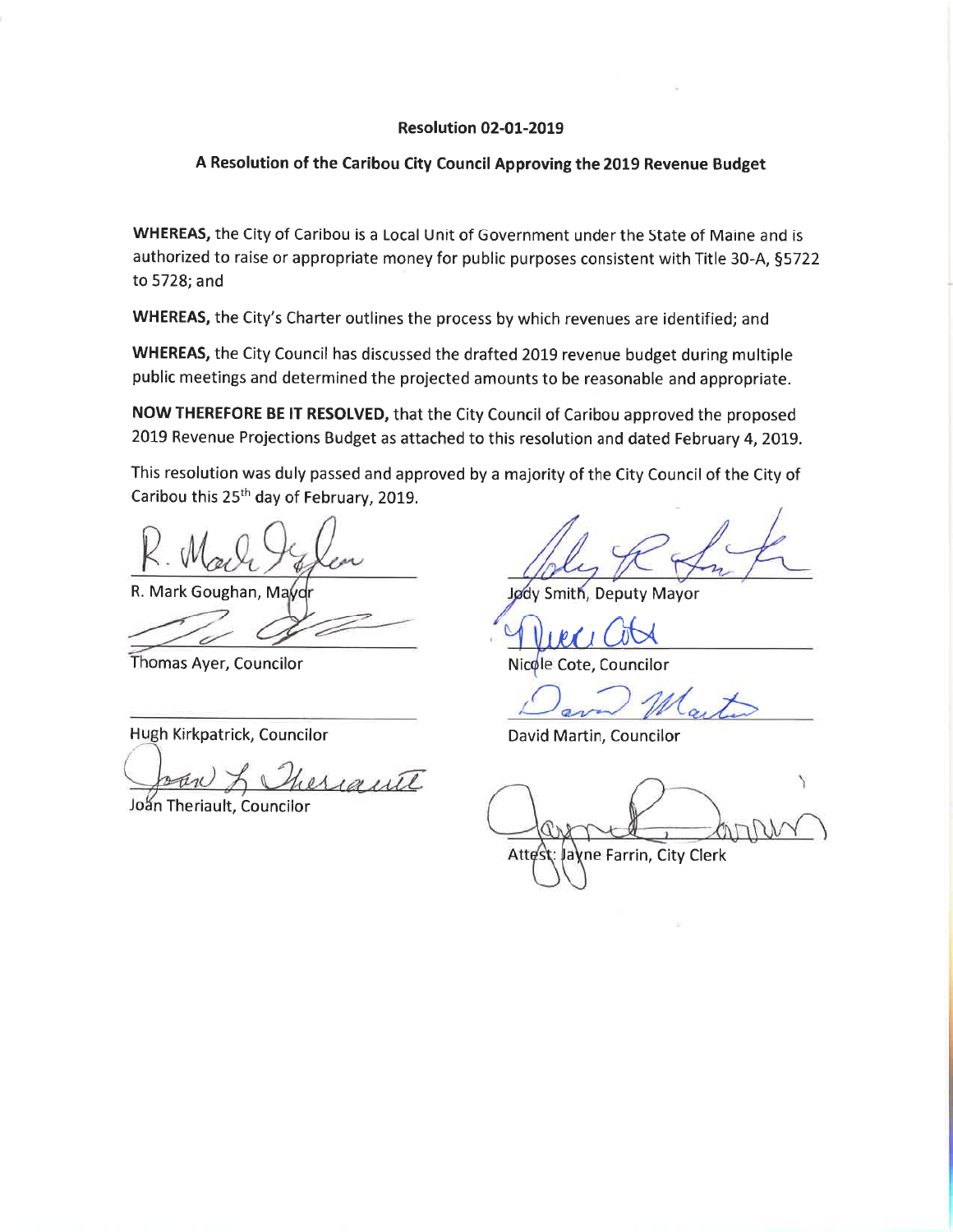

# **2019 Revenue Budget**

Prepared by Dennis L. Marker, AICP, MPA February 4, 2019

Council adopted February 25, 2019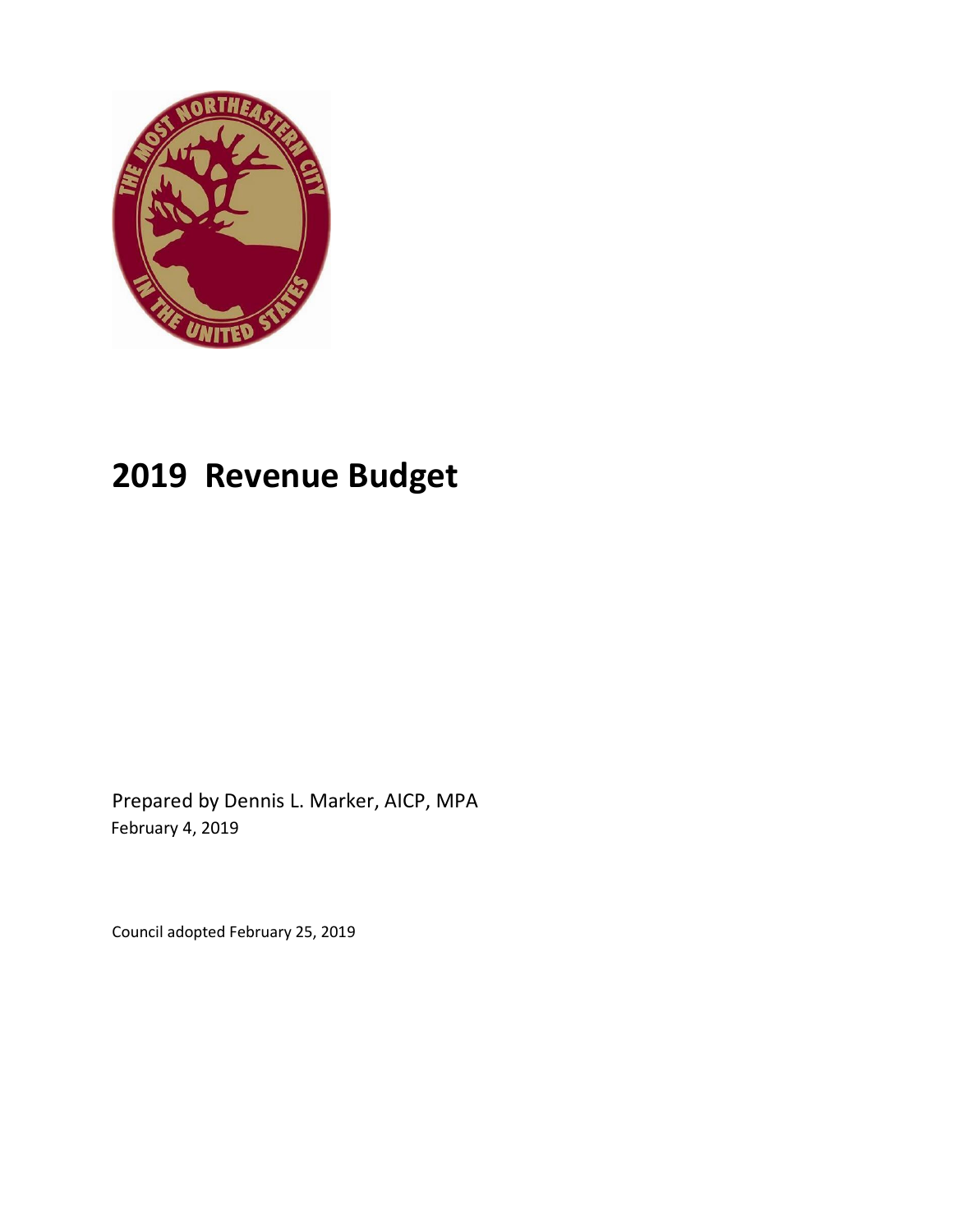# **CITY OF CARIBOU 2019 REVENUE PROJECTIONS BUDGET**

# Table of Contents

Appendix A - Revenue Summary Table

Appendix B - Revenue Details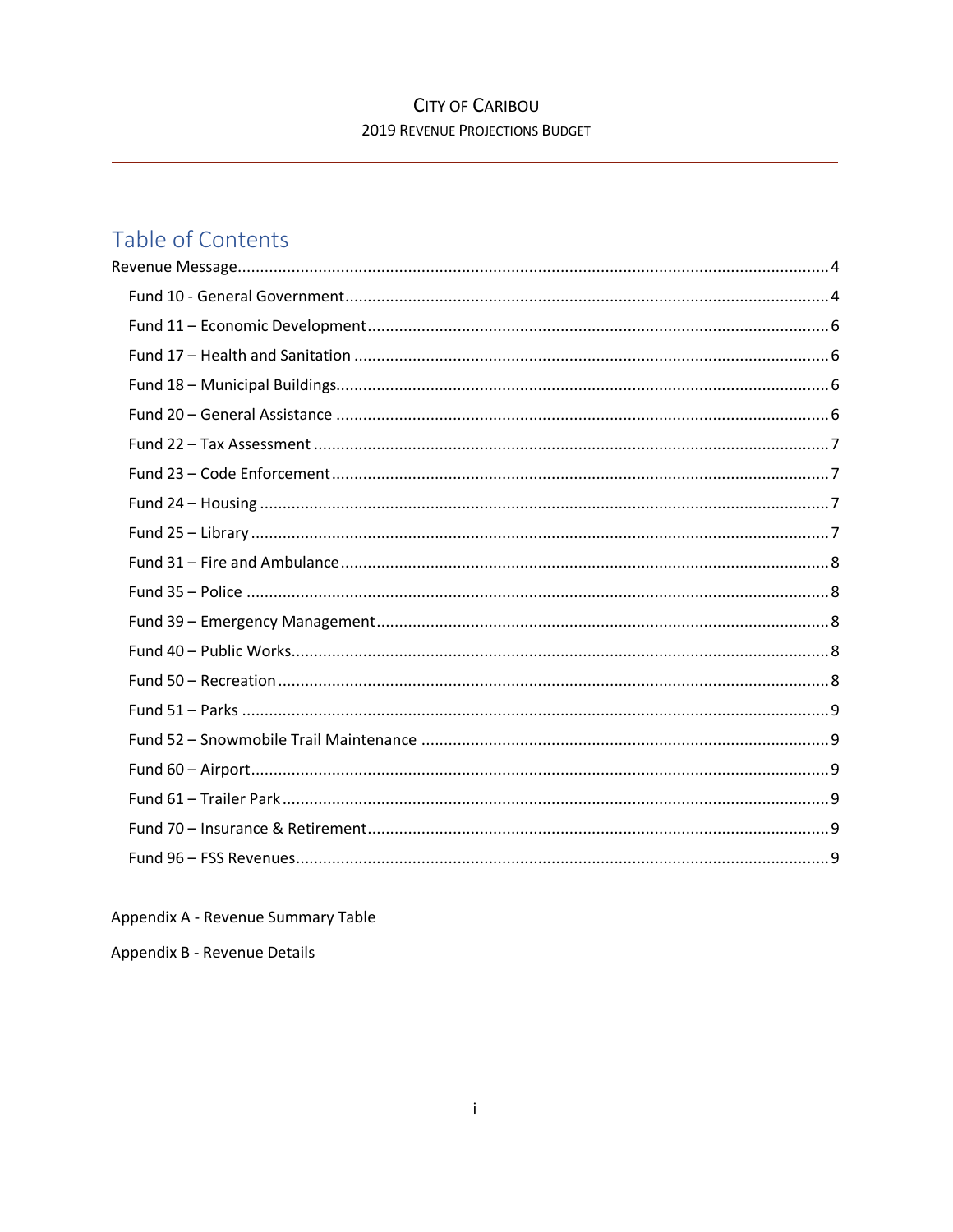# <span id="page-3-0"></span>Revenue Message

February 4, 2019

TO: City Council and Citizens of Caribou

#### **RE: Revenue Budget Message**

The total projected revenues for 2019 are \$10,352,487, which is 0.1% (\$10,438) more than the 2018 total projected revenues. The 2019 projected general revenues for 2019 (\$9,775,277) are 0.1% (\$13,237) under the 2018 general revenue estimates (\$9,788,514). The purpose of this memorandum is to highlight significant changes, alterations and findings in the anticipated revenues for this year. Attached to this memo is a summary of anticipated revenues by departments and a line item detail within the same departments (see Exhibits A and B).

The following document provides the Charter required written revenue budget for the 2019 calendar year. This budget is a collection of financial data provided by the ongoing operations and future forecast of the City of Caribou. Historic revenues, trends, market conditions, demographic changes, and contractual obligations were considered in its preparation.

#### <span id="page-3-1"></span>Fund 10 - General Government

#### **Projected Revenue: \$6,998,781 (+4.0% from 2018 Budget)**

Most of the line item accounts are projected to receive slightly less revenue based on historic trends and operational changes. Those general government lines with significant changes or unique situations are as follows:

| Fund<br>Line | Comments                                                                                                                                                                                                                                                                                                                                                                                                                                                                                                                                     |
|--------------|----------------------------------------------------------------------------------------------------------------------------------------------------------------------------------------------------------------------------------------------------------------------------------------------------------------------------------------------------------------------------------------------------------------------------------------------------------------------------------------------------------------------------------------------|
| 05           | The City has 32 properties available for purchase on the tax acquired property program with<br>market values totaling over \$870,000. Although this represents a significant asset, the city has<br>tried to sell these properties for the reduced amount of taxes owed and admin fees incurred.<br>Unfortunately, there has been little interest in these properties due to the dilapidated<br>condition of homes or property. For conservative purposes the projected revenue due to sale<br>of these properties is estimated at \$30,000. |
| 06           | Excise taxes collected have gradually increased for the past 10 years. The tax rate is set by the<br>state and isn't changing but more and newer vehicles are being registered. This is similar for<br>the boat excise tax under line 10-01-08. This line is projected to increase by \$25,000 based on<br>trends from the past five years.                                                                                                                                                                                                  |
| 11           | The aircraft excise fee is significantly lower this year by 75%. This is due to the prior air<br>ambulance service provider relocating their planes to another community. The revenue is<br>projected to be reduced by \$1,000.                                                                                                                                                                                                                                                                                                              |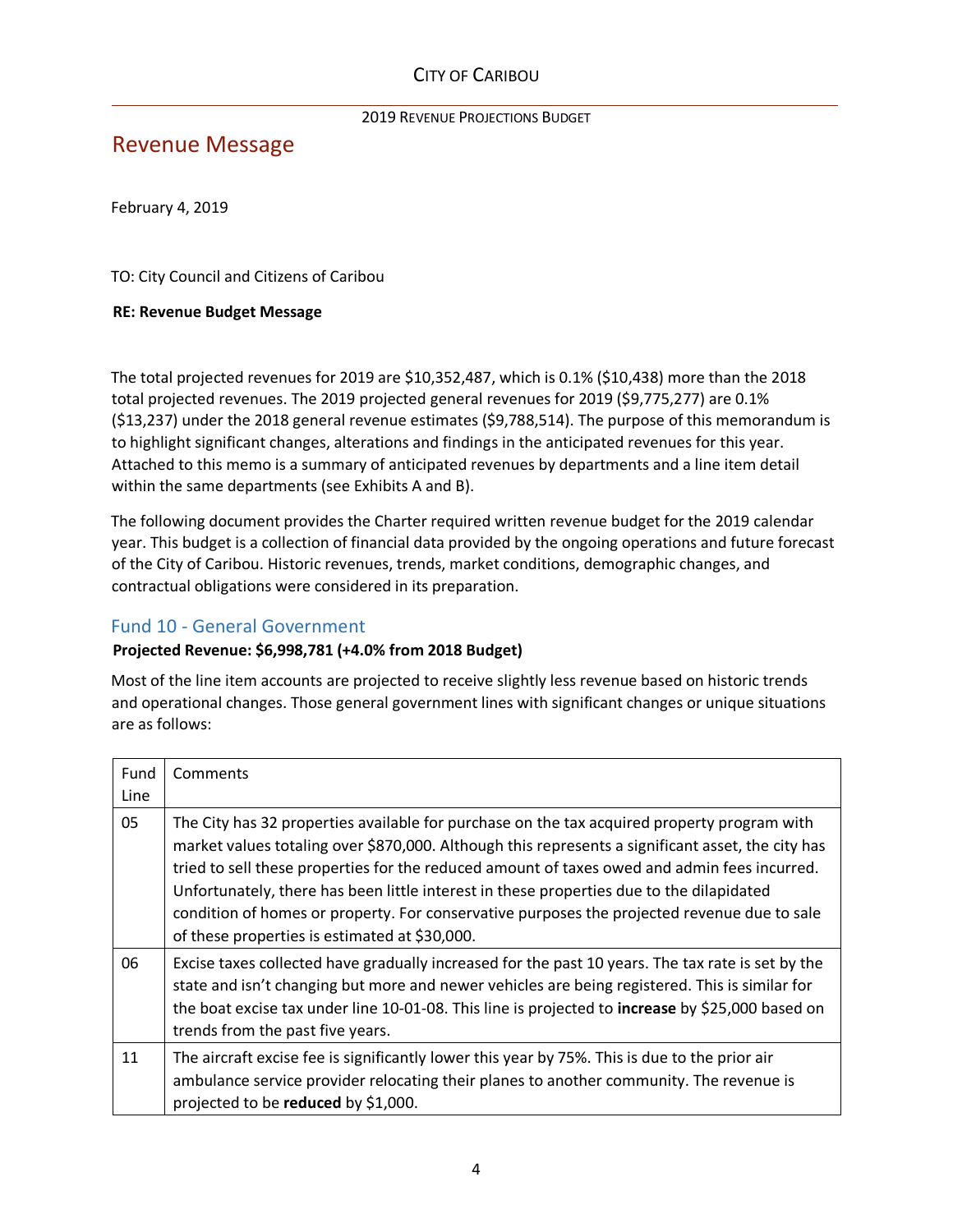# CITY OF CARIBOU

#### 2019 REVENUE PROJECTIONS BUDGET

| 17 | Although there is no significant change in this 60 Access highway revenue projection, it should<br>be noted that all rent revenues are currently captured directly into a reserve account for<br>building maintenance purposes and not shown as general revenue to the city. Rent revenues<br>are close to \$2,400 per year. That maintenance fund has \$92,000, which is not enough for<br>anticipated roof and heating system repairs needed in the next two years. |
|----|-----------------------------------------------------------------------------------------------------------------------------------------------------------------------------------------------------------------------------------------------------------------------------------------------------------------------------------------------------------------------------------------------------------------------------------------------------------------------|
| 18 | The state is obligated to provide 60% of revenue through sale taxes back to cities. In 2017 only<br>50% was provided. Indications from the new Governor's office is that small increases will be<br>provided over the next three years. Due to the unstable politics at the capital, the 2019<br>projected revenues are the same as was received in 2018.                                                                                                             |
| 25 | This line is projected to decrease by 72% due to state mandated earmarking of collected dog<br>license fees toward animal control service improvements. The city is only able to retain a small<br>portion of the collected fees for administration and revenue purposes. A portion of the<br>earmarked funds can be used to offset city contracted shelter service costs, which exceed<br>\$14,000 each year.                                                        |
| 28 | Cable franchise fees are projected to increase by 8% in 2019. The amount received in 2018<br>was over \$100,000 but was due to an accounting error in 2017. The projected \$93,500 is closer<br>to true average annual fees for the past three years.                                                                                                                                                                                                                 |
| 29 | Interest revenues have been climbing slowly each year. These funds come from interest earned<br>on money the city has set aside for purchase of large equipment or construction of major<br>projects. These funds are set aside in order to avoid going into debt in the future.                                                                                                                                                                                      |
| 32 | Property tax revenues will not be known until the official mil rate is set in May or June and the<br>City Assessor has determined the taxable property. This value assumes property values<br>increase only slightly from 2018 and that the mil rate is increased from .0237 to .0254.                                                                                                                                                                                |
| 34 | This value is calculated as we near commitment and is also predicated on the final mil rate. An<br>\$80,000 overlay has been used for the past two years. It is proposed that a \$125,000 overlay<br>be used in 2019. These funds are a hedge against unanticipated expenses. While the 2018<br>expenses came in under budget, they still exceeded revenues (including the overlay) by<br>\$28,000.                                                                   |
| 40 | This revenue is actual revenue as of February 13, 2019. On average the city receives close to<br>\$5,000 from having the caribou housing authority. In 2018, the funds received were closer to<br>\$10,000. The variability of these funds depends on federal allocations and year end audit<br>results.                                                                                                                                                              |
| 42 | The CDC Loan IRP Interest is part of the city's revolving loan fund program. Interest collected<br>on this account will be reduced year over year until 2028 when the currently loaned principle is<br>paid off.                                                                                                                                                                                                                                                      |
| 44 | In 2018, the city received \$142,175 from RSU 39, which was used to help offset taxes. This was<br>a one-time disbursement of funds back to the city. There will be no disbursement from RSU 39<br>in 2019 and difference in funding is one of the reasons for the increase in the property tax<br>lines.                                                                                                                                                             |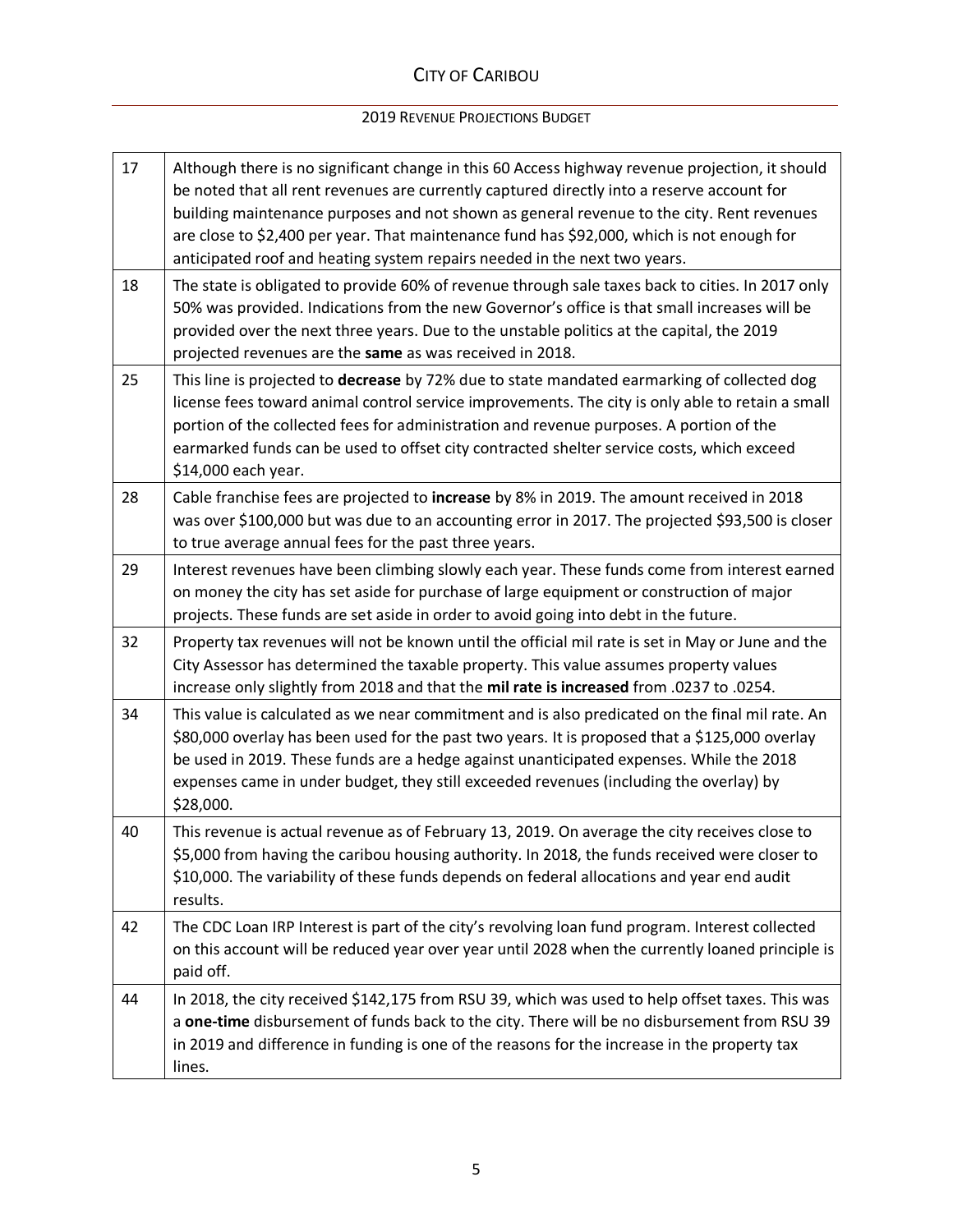#### <span id="page-5-0"></span>Fund 11 – Economic Development

## **Projected Revenue: \$392,673 (+6.6% from 2018 Budget)**

Economic development funds are provided through tax increment finance districts in the City. These districts enable property taxes that would have gone to the state, county, or even school district to be used by the City to foster economic development activities and growth. The funds may be used to pay for new infrastructure that helps businesses or it through "credit enhancement agreements" to reimburse tax dollars to new or expanding businesses. Either way, the funds are meant to help spur new developments and economic activity. The increase in 2019 is predicated upon the final mil rate. It is assumed that the mil rate will be increased in 2019.

# <span id="page-5-1"></span>Fund 17 – Health and Sanitation

## **Projected Revenue: \$170,000 (-34.8% from 2018 Budget)**

Occasionally the city receives a disbursement of funds from the Aroostook Waste Solutions (AWS), formerly known as Tri-Community Landfill (TCL) due to the city's owner status with the company. In 2019, AWS has disbursed \$648,000 to the City as part of the TCL merger with the Presque Isle Land Fill (PILF). It is proposed that \$170,000 be allocated to cover the costs of the River Road Reconstruction project this year (\$150,000) and the street light acquisition financing costs (\$20,000). This \$170,000 would be counted as operation revenue for 2019. It is also proposed that \$220,000 of the disbursement be set aside in a credit reserve account for future emergency purposes. State law provides that cities can set aside up to 5% of their commitment to an emergency reserve fund (M.S.A. 30-A §5801.2). The remainder of the funds (\$258,000) can be used to offset costs related to the street light conversion to LED project, which could save the city nearly \$100,000 a year. Those funds could also be used to pay down the debt obligation on the pellet boiler system which sits at nearly \$780,000 over the next 7 years.

Additional \$324,000 disbursements from the TCL/PILF merger will come to Caribou in both 2020 and 2021. Future disbursements will be dependent upon AWS operations.

# <span id="page-5-2"></span>Fund 18 – Municipal Buildings

#### **Projected Revenue: \$4900 (+22.5% from 2018 Budget)**

The City rents a portion of the Lion's building for \$4,000 and a small office area in the Nylander Museum for \$900. The increase from 2018 is due to the Nylander Museum rental.

# <span id="page-5-3"></span>Fund 20 – General Assistance

#### **Projected Revenue: \$25,300 (-1.9% from 2018 Budget)**

General Assistance program revenues are derived from fees to administer the Connor township program and reimbursement of program expenses from the state. The Connor contract doesn't change this year. Reimbursements from the state have been going down a little each year so there's a slight reduction projected from last year.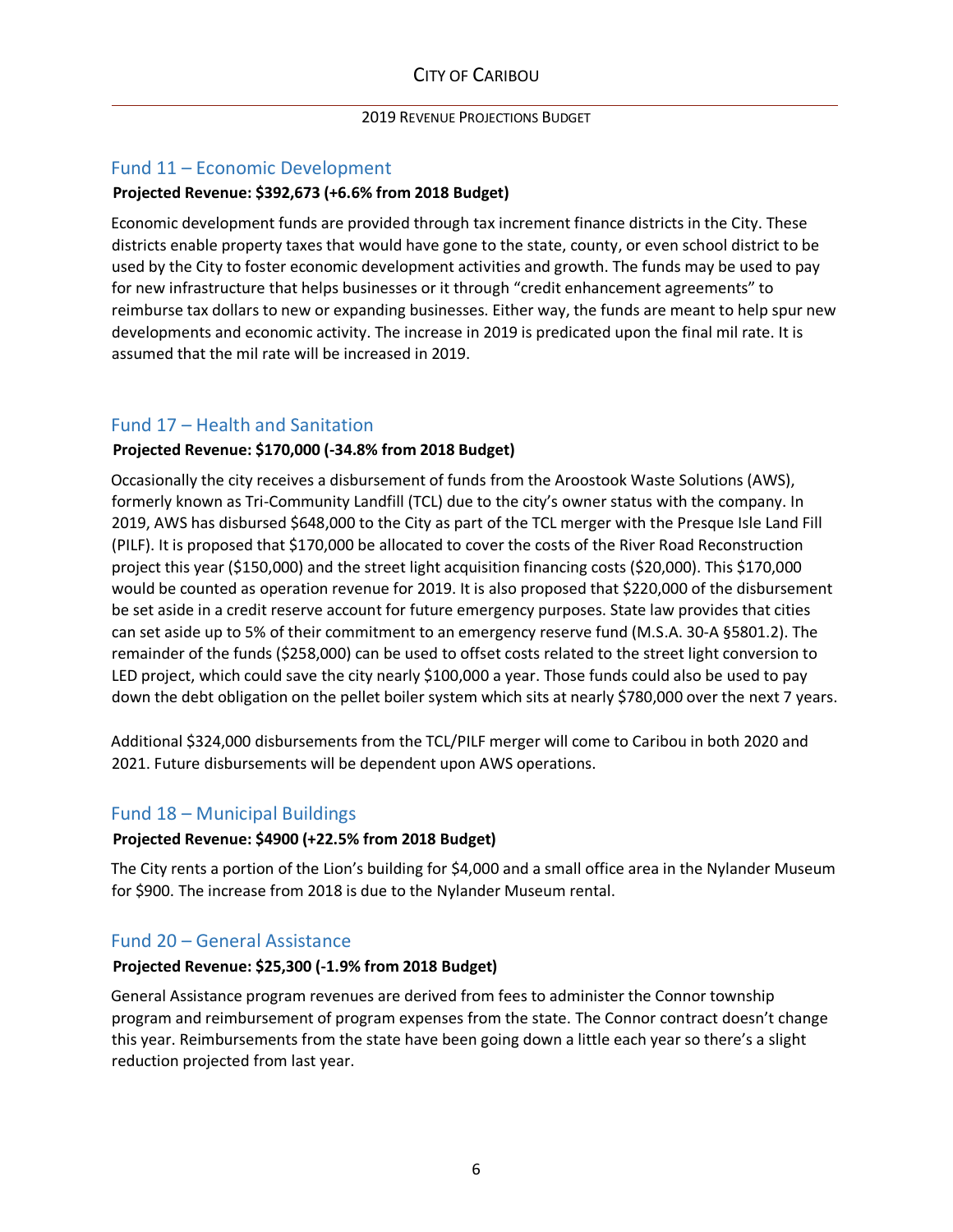#### <span id="page-6-0"></span>Fund 22 – Tax Assessment

#### **Projected Revenue: \$776,908 (+6.6% from 2018 Budget)**

The Tax Assessment funds are derived from state programs providing tax relief to property owners. The tree growth program incentivizes property owners to maintain forested lands by giving a property tax reduction to preserved acres. Veterans exemptions provide help to veterans. The homestead exemption is provided to persons who have lived in their homes for one year or more. The legislature increased this tax exemption from \$15,000 to \$20,000 in 2018 and is considering an additional increase in 2019. The BETE reimbursement provides relief to businesses with large personal equipment. Each of these four funds are reconsidered, in some way, by the legislature each year. The city receives funds from the state to help offset the loss of local tax revenue because of the exemptions.

As the city's mil rate increases, additional reimbursements are provided from the state for Homestead and BETE qualifying property owners. Assuming the mil rate increases as proposed, this equates to an additional \$50,000 in reimbursement from the state in 2019.

#### <span id="page-6-1"></span>Fund 23 – Code Enforcement

#### **Projected Revenue: \$6,000 (-8.4% from 2018 Budget)**

The Code Enforcement department is tasked with making sure development conforms to adopted building construction and maintenance codes. Ideally, fees for required permits and inspection services would cover administrative costs but this doesn't happen. In an effort to try and encourage new development in the community, building permit fees were slashed drastically in 2016. Historic revenue for building permits was close to \$15,000 each year but is now closer to \$2,300 and unfortunately, the new policy has not increased new construction permits. Total revenues for this department are projected to be less than 1/3 of pre-2016 averages but inspection requirements and related administrative costs have not decreased. The result is the city subsidizing costs of development in order to get growth, which in turn should increase the taxable value of the community and ultimately reduce individual tax burdens. While the theory seems reasonable and warrants consideration for more than one year, this policy should be watched carefully in future years and reconsidered if no benefit is obtained.

#### <span id="page-6-2"></span>Fund 24 – Housing

#### **Projected Revenue: \$90,000 (+0.7% from 2018 Budget)**

The Housing department revenues are federal funds allocated to the Caribou Housing Agency, which is associated with the City. Funds are received to cover program costs for Section 8 participants as well as administrative costs of city personnel. Because this is a federal program, its future is predicated upon the national debate and political priorities in the budgeting process. It is assumed that the program will continue to fund as it has historically.

#### <span id="page-6-3"></span>Fund 25 – Library

#### **Projected Revenue: \$6,650 (+10.8% from 2018 Budget)**

The library's primary source of revenue is from donations of patrons, late fees and non-resident fees. Library services have expanded to provide unique business software and research materials utilized by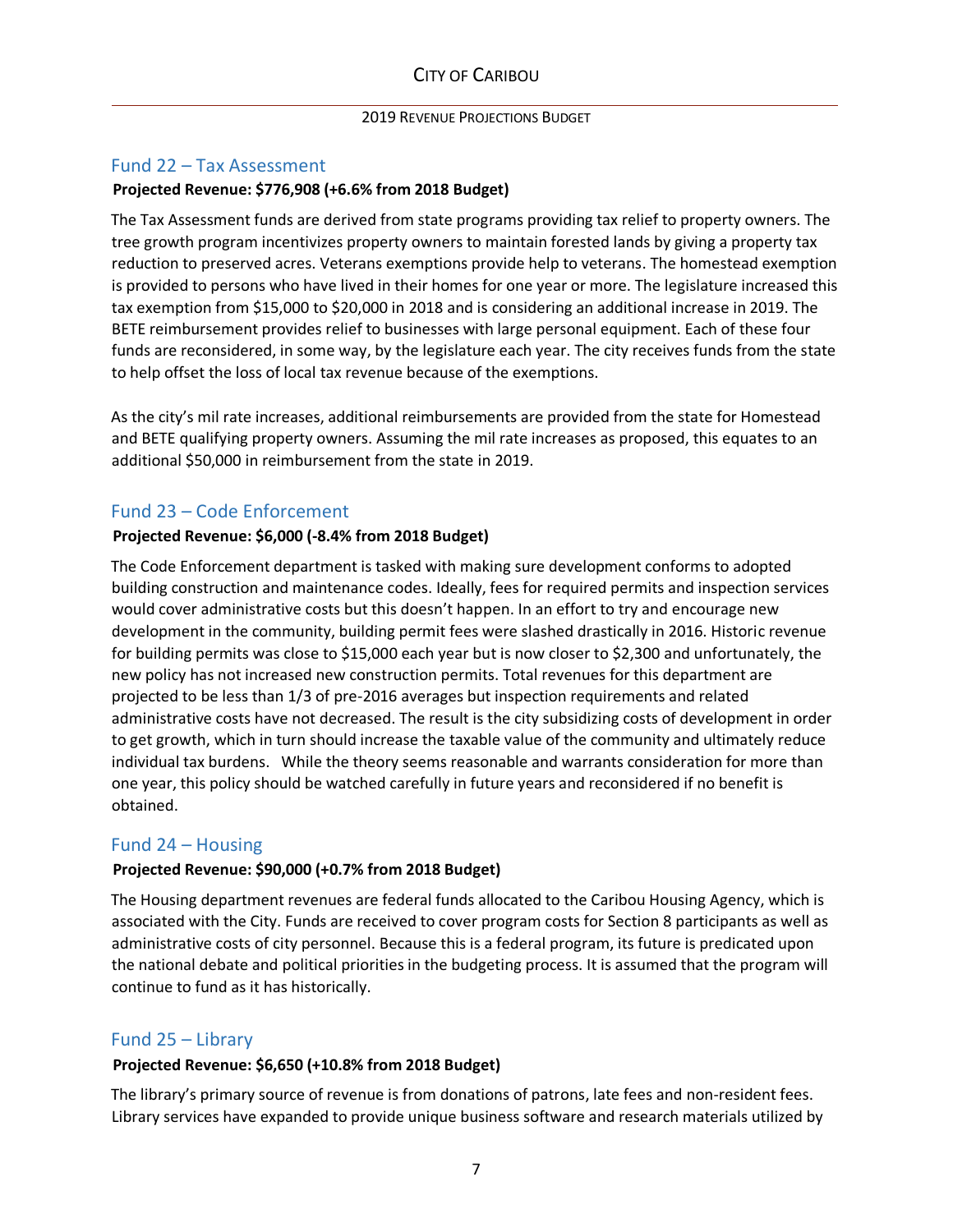# CITY OF CARIBOU

#### 2019 REVENUE PROJECTIONS BUDGET

students at UMPI. Much of the non-resident fees collected are from students coming to utilize the library services.

#### <span id="page-7-0"></span>Fund 31 – Fire and Ambulance

#### **Projected Revenue: \$1,409,503 (-18.1% from 2018 Budget)**

The biggest change to revenue for the Fire and Ambulance department is the loss of revenue due to insurance industry billing provisions. Revenue from billable EMS services is projected to drop by 22% from last year's budget (5% down from last years unaudited actuals). In 2019, Caribou is looking at an additional \$150,000 in contractual allowances.

All contracts for Fire and EMS services with adjoining towns have been renewed for this year and the communities of Washburn and Wade have requested city EMS services. There are rumblings that other communities will ask for our services, which may require hiring additional staff and seeking more equipment. The EMS industry in the area is experiencing many issues that may necessitate combining services into a larger special district and grander facility plan that currently contemplated.

#### <span id="page-7-1"></span>Fund 35 – Police

#### **Projected Revenue: \$111,970 (+\$142.5 from 2018 Budget)**

The police department is projecting a major increase to revenues in 2019. This is due to reimbursements of costs to be provided by the RSU 39 for the school resource officer. Aside from these funds, the police department is anticipating a 2.2% increase above last year across all other funds.

#### <span id="page-7-2"></span>Fund 39 – Emergency Management

#### **Projected Revenue: \$2,600 (No Change from 2018 Budget)**

All contracts for Emergency Management services with adjoining towns have been renewed for this year, which provides \$800. The city rents space on its communication tower, which brings in the remainder of anticipated funds.

#### <span id="page-7-3"></span>Fund 40 – Public Works

#### **Projected Revenue: \$199,415 (-0.9% from 2018 Budget)**

The public works department brings in revenue by two means; MDOT program funds and contracted services with Connor township. The MDOT funds are projected to decrease this year to \$139,000. These funds help pay for maintenance of rural roads and related systems. Legislation is being considered that will increase these funds. The contract with Connor brings in around \$60,000, which is used to support snow plowing and maintenance activities for them.

#### <span id="page-7-4"></span>Fund 50 – Recreation

#### **Projected Revenue: \$24,000 (+4.3% from 2018 Budget)**

The recreation department continues to improve upon its programs which are enticing more nonresidents to participate. They are also receiving more requests by citizens to rent the recreation center.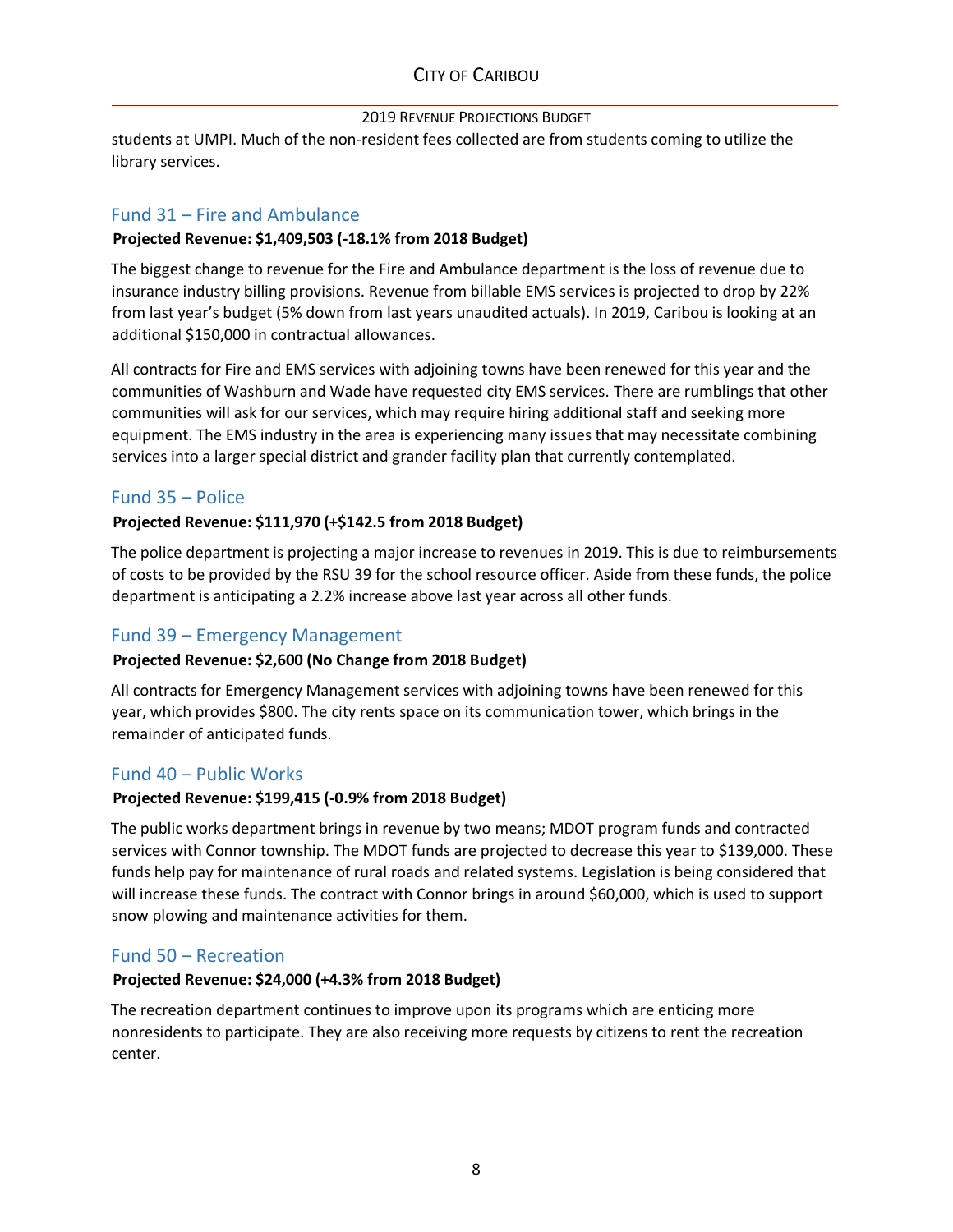#### <span id="page-8-0"></span>Fund 51 – Parks

#### **Projected Revenue: \$2,250 (-25.0% from 2018 Budget)**

Last year the Parks department brought in \$3,058. With the new Teague Park under construction, there is an anticipated reduction in park reservation fees collected in 2019.

### <span id="page-8-1"></span>Fund 52 – Snowmobile Trail Maintenance

#### **Projected Revenue: \$43,750 (-2.8% from 2018 Budget)**

These funds are provided by the State each year to help with trail grooming and maintenance on the regional system. Only minor changes are anticipated with this program.

#### <span id="page-8-2"></span>Fund 60 – Airport

#### **Projected Revenue: \$19,000 (+58.3% from 2018 Budget)**

The city took over hangar rentals and fuel systems administration in March, 2018. This means additional revenues from the 8 hangars and fuel island. The city anticipates turning over some of the airport services to an FBO, which may include getting reimbursed for some aviation and heating fuels on the property. The current revenue projections assume the city keeps all fuel sales for 10 months and hangar rentals for the year. No revenue from compensation of fuels is included in the above number.

#### <span id="page-8-3"></span>Fund 61 – Trailer Park

#### **Projected Revenue: \$18,000 (+5.9% from 2018 Budget)**

The projected revenue is more closely tied to historic trends and contractual leases. If the city does not begin the process for closing this park, there will need to be additional rents to cover maintenance costs of utility systems and roads in the park.

#### <span id="page-8-4"></span>Fund 70 – Insurance & Retirement

#### **Projected Revenue: \$0**

From time to time, the city receives a check from our workers compensation fund provider for overpayment of premiums. This rarely, happens and so no funds are budgeted for in this line.

#### <span id="page-8-5"></span>Fund 96 – FSS Revenues

#### **Projected Revenue: \$50,787 (No change from 2018 Budget)**

The FSS department revenues are federal funds allocated to the City of Caribou. Funds are received to cover program costs for participants as well as administrative costs of city personnel. Because this is a federal program, its future is predicated upon the national debate and political priorities in the budgeting process. The city received notice that the above indicated funds have been awarded for 2019.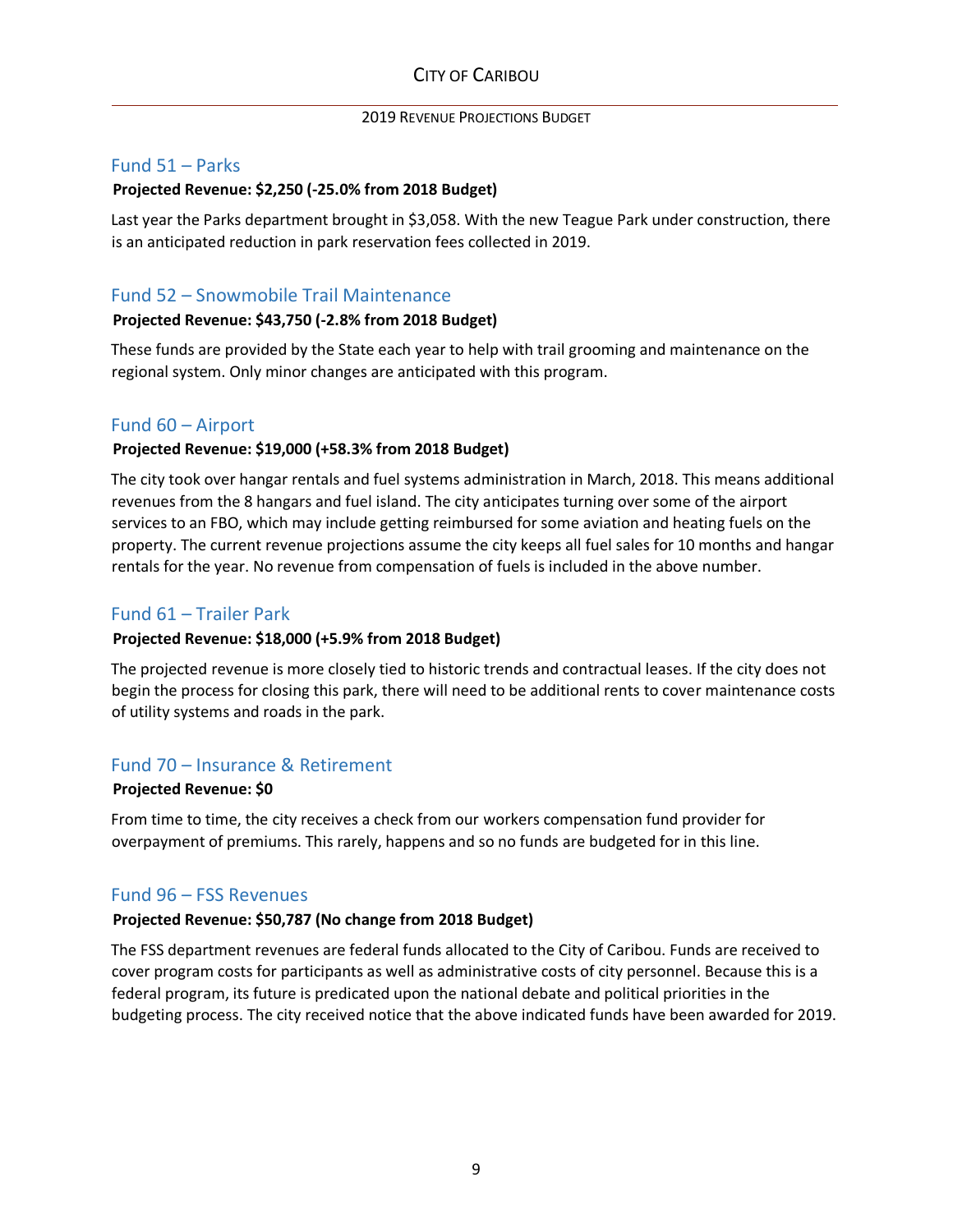# CITY OF CARIBOU

#### 2019 REVENUE PROJECTIONS BUDGET



The above chart represents the overall budget make up by fund and percentage of revenue.

# Summary

The total projected revenue for the General Fund is \$9,775,277. This is roughly \$277,000 short of the approved expense budget. The Council has indicated a willingness to utilize \$300,000 of unexpended allocations from prior years to help cover costs. There is \$434,000 in unexpended funds from 2017 to use, but only \$32,000 in 2018 for the 2020 budget. These funds may not be available in future years and serious consideration needs to be made to increase revenues in a more sustainable fashion.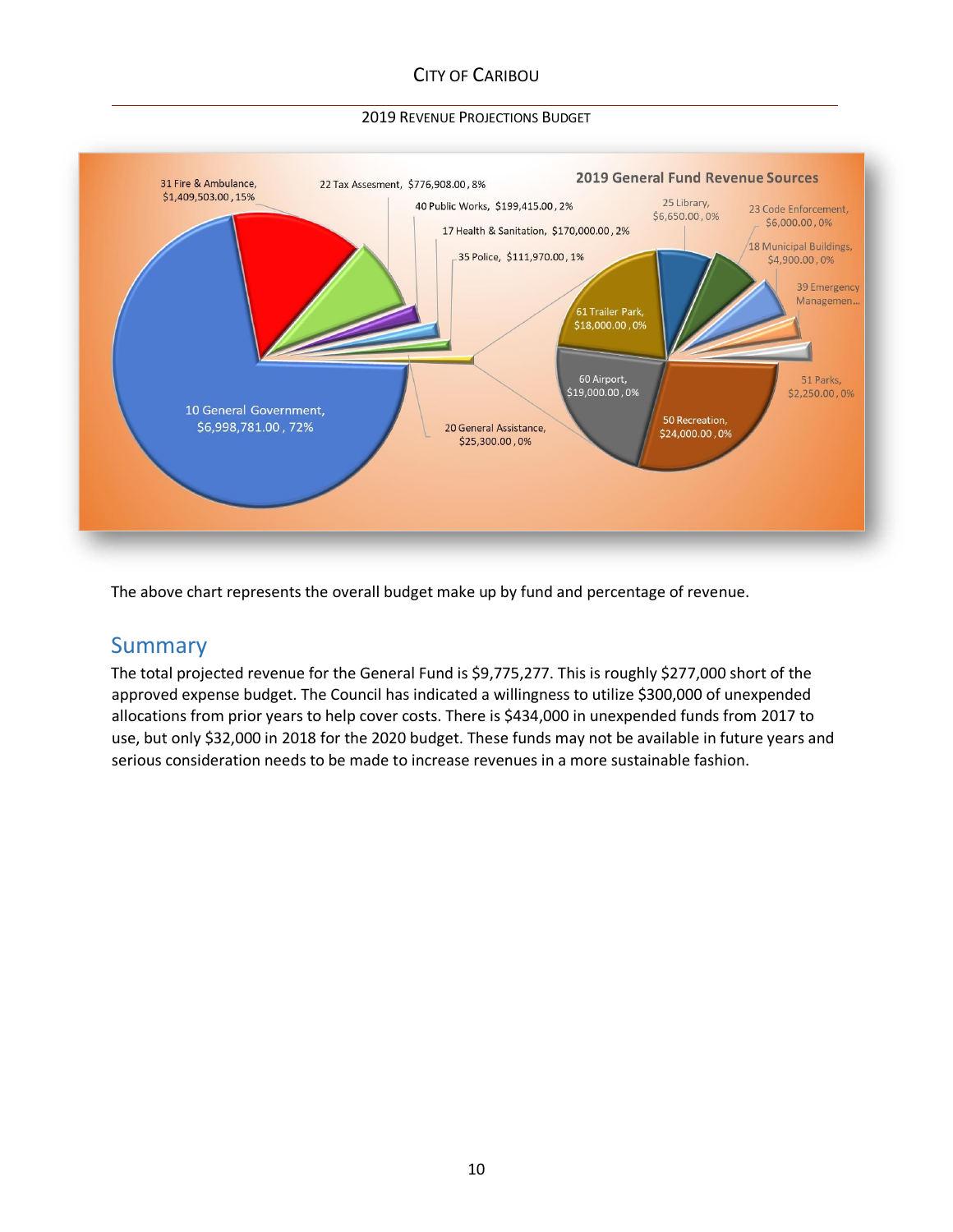# Exhibit A: 2019 Revenue Projections Budget

|                               |                  |                                 | 2018               |                     | 2019                                   |                       |                         |                        |                                        |                       |                 |                            |                     |
|-------------------------------|------------------|---------------------------------|--------------------|---------------------|----------------------------------------|-----------------------|-------------------------|------------------------|----------------------------------------|-----------------------|-----------------|----------------------------|---------------------|
| <b>Department</b>             | Fund             | 2014                            | 2015               |                     | 2016                                   | 2017                  | 3 yr Avg<br>$(2016-18)$ | <b>Budget Estimate</b> | <b>Unaudited Year</b><br><b>End</b>    | % of<br><b>Budget</b> | <b>Estimate</b> | % Diff from<br>2018 Budget | % of Gen<br>Revenue |
| <b>GENERAL FUNDS</b>          |                  |                                 |                    |                     |                                        |                       |                         |                        |                                        |                       |                 |                            |                     |
| 10 General Government         | <b>Totals</b>    | $6,211,275$   \$<br>\$.         |                    | 6,339,916           | 6,310,195                              | $6,556,664$ \$        | 6,565,800               | 6,730,161              | 6,830,540<br><b>S</b>                  | $1.5\%$ \$            | 6,998,781       | 4.0%                       | 71.6%               |
| 17 Health & Sanitation        | <b>Totals</b>    | \$                              | \$                 |                     | \$                                     |                       | 86,949<br>-S            | 260,848                | \$<br>260,848                          | $0.0\%$ \$            | 170,000         | $-34.8%$                   | 1.7%                |
| <b>18 Municipal Buildings</b> | <b>Totals</b>    | 'S<br>$4,000$   \$              |                    | $3,676$   \$        | 4,000                                  | 4,000                 | 4,000<br>l \$           | 4,000                  | \$<br>4,000                            | $0.0\%$ \$            | 4,900           | 22.5%                      | 0.1%                |
| 20 General Assistance         | <b>Totals</b>    | $21,877$ \$<br>$\zeta$          |                    | $31,263$   \$       | 26,077                                 | 25,720<br>۱\$         | 24,347<br>l \$          | 25,700                 | 21,243                                 | $-17.3%$              | 25,300          | $-1.6%$                    | 0.3%                |
| <b>22 Tax Assesment</b>       | <b>Totals</b>    | 308,050<br>'S                   | l S                | $323,985$ \$        | $461,524$   \$                         | $598,199$ \$          | 597,046                 | 728,737                | 731,414                                | $0.4\%$ \$            | 776,908         | 6.6%                       | 7.9%                |
| 23 Code Enforcement           | <b>Totals</b>    | $29,290$ \$<br>'\$              |                    | $16,724$ \$         | 25,295                                 | 8,533<br>l \$         | 13,440<br>∣\$           | 6,550                  | 6,491                                  | $-0.9%$               | 6,000           | $-8.4%$                    | 0.1%                |
| 25 Library                    | <b>Totals</b>    | $5,171$   \$<br>$\zeta$         |                    | $5,798$ \$          | 6,242                                  | $6,824$ \$            | 6,791                   | 6,000                  | 7,308                                  | $21.8\%$ \$           | 6,650           | 10.8%                      | 0.1%                |
| 31 Fire & Ambulance           | <b>Totals</b>    | $\mathsf{\hat{S}}$<br>1,955,670 | -S                 | $2,002,084$ \$      | 1,861,316                              | 1,859,576             | 1,726,889<br>l \$       | 1,721,313              | 1,459,777                              | $-15.2%$              | 1,409,503       | $-18.1%$                   | 14.4%               |
| <b>35 Police</b>              | <b>Totals</b>    | $57,521$ \$<br>\$               |                    | $50,401$   \$       | $37,415$ \$                            | 61,184                | 53,970<br>l S           | 46,375                 | 63,312                                 | $36.5%$ \$            | 111,970         | 141.4%                     | 1.1%                |
| 39 Emergency Management       | <b>Totals</b>    | $\zeta$<br>$14,845$ \$          |                    | $12,140$ \$         | 8,745                                  | ا \$<br>2,600         | 4,648<br>l S            | 2,600                  | 2,600                                  | $0.0\%$ \$            | 2,600           | 0.0%                       | 0.0%                |
| 40 Public Works               | <b>Totals</b>    | $\mathsf{S}$<br>203,342         | $\mathsf{\hat{S}}$ | $197,303$   \$      | 192,742                                | $200,546$ \$          | 197,787                 | 201,230                | 200,073                                | $-0.6%$ \$            | 199,415         | $-0.9%$                    | 2.0%                |
| 50 Recreation                 | <b>Totals</b>    | $\zeta$<br>25,325               | 5 ا                | $22,658$   \$       | 21,178                                 | 24,101<br>I\$         | 23,616<br>l S           | 23,000                 | 25,570                                 | $11.2\%$ \$           | 24,000          | 4.3%                       | 0.2%                |
| 51 Parks                      | <b>Totals</b>    | $\zeta$<br>2,782                | Ś                  | $4,075$   \$        | 2,634                                  | $3,058$ \$<br>I \$    | 2,082                   | 3,000                  | 556                                    | $-81.5%$ \$           | 2,250           | $-25.0%$                   | 0.0%                |
| 60 Airport                    | <b>Totals</b>    | $\varsigma$<br>$138$   \$       |                    | $138$   \$          | 138                                    | $138 \, \space{1}$ \$ | 7,010                   | 12,000                 | 20,755                                 | 73.0% \$              | 19,000          | 58.3%                      | 0.2%                |
| <b>61 Trailer Park</b>        | <b>Totals</b>    | $\zeta$<br>$14,698$ \$          |                    | $15,616$ \$         | 15,505                                 | 15,727                | 16,077<br>∣\$           | 17,000                 | 17,000                                 | $0.0\%$ \$            | 18,000          | 5.9%                       | 0.2%                |
| 70 Insurance & Retirement     | <b>Totals</b>    | $\zeta$<br>$6,214$ \$           |                    | $5,264$   \$        |                                        | <b>S</b><br>$\sim$    | 2,042<br><b>S</b>       |                        | 6,127                                  | #DIV/0!               |                 |                            | 0.0%                |
|                               | Sub-Total        | $\zeta$<br>8,860,198            | $\frac{1}{2}$      | $9,031,040$ \$      | 8,973,007                              | 9,366,869             | 9,332,496<br>∣\$        | 9,788,514              | 9,657,612<br>s                         | $-1.3%$               | 9,775,277       | $-0.1%$                    | 100.0%              |
| <b>ENTERPRISE FUNDS</b>       |                  |                                 |                    |                     |                                        |                       |                         |                        |                                        |                       |                 |                            |                     |
| 11 Economic Development       | <b>Totals</b>    | $331,862$   \$<br>S.            |                    | $365,853$ $\mid$ \$ | $377,501$ \$                           | $374,821$ \$          | 365,497                 | $368,337$ $\sqrt{5}$   | 344,169                                | $93.4\%$ \$           | 392,673         | 6.6%                       |                     |
| 24 Housing                    | <b>Totals</b>    | \$<br>$69,999$ \$               |                    |                     | $\overline{\mathsf{S}}$<br>91,258      | $113,570$ \$<br>l Ş   | 99,508                  | 89,411                 | 93,696<br>l \$                         | $104.8\%$ \$          | 90,000          | 0.7%                       |                     |
| 52 Snowmobile Trails          | <b>Totals</b>    | \$<br>$53,483$   \$             |                    | $45,343$ \$         | 43,460                                 | $43,413$ \$           | 43,818                  | $45,000$   \$          | 44,580                                 | $99.1\%$ \$           | 43,750          | $-2.8%$                    |                     |
| 96 FSS Revenues               | <b>Totals</b>    | \$<br>$47,914$ \$               |                    | $48,391$ \$         | 48,729                                 | 48,729 \$<br>l s      | 49,415                  | 50,787                 | 50,787                                 | 100.0%                | 50,787          | 0.0%                       |                     |
|                               | <b>Sub-Total</b> | 674,654                         | - S                | 553,321             | 744,396                                | 786,245 \$            | 687,958                 | 553,535                | 533,232<br>S                           | 96.3%                 | 577,210         | $\overline{0}$             |                     |
| <b>TOTAL ALL FUNDS</b>        |                  |                                 |                    |                     |                                        |                       |                         |                        |                                        |                       |                 |                            |                     |
|                               |                  |                                 |                    |                     | $$9,534,852 \t$9,584,361 \t$9,717,403$ | $$10,153,114$ \$      |                         |                        | 10,020,454 \$ 10,342,049 \$ 10,190,844 | 98.5% \$              | 10,352,487      | 0.1%                       |                     |

 $\alpha = -\alpha$ 

 $\sim$   $\sim$ 

 $\frac{1}{2} \frac{1}{\sqrt{2}}$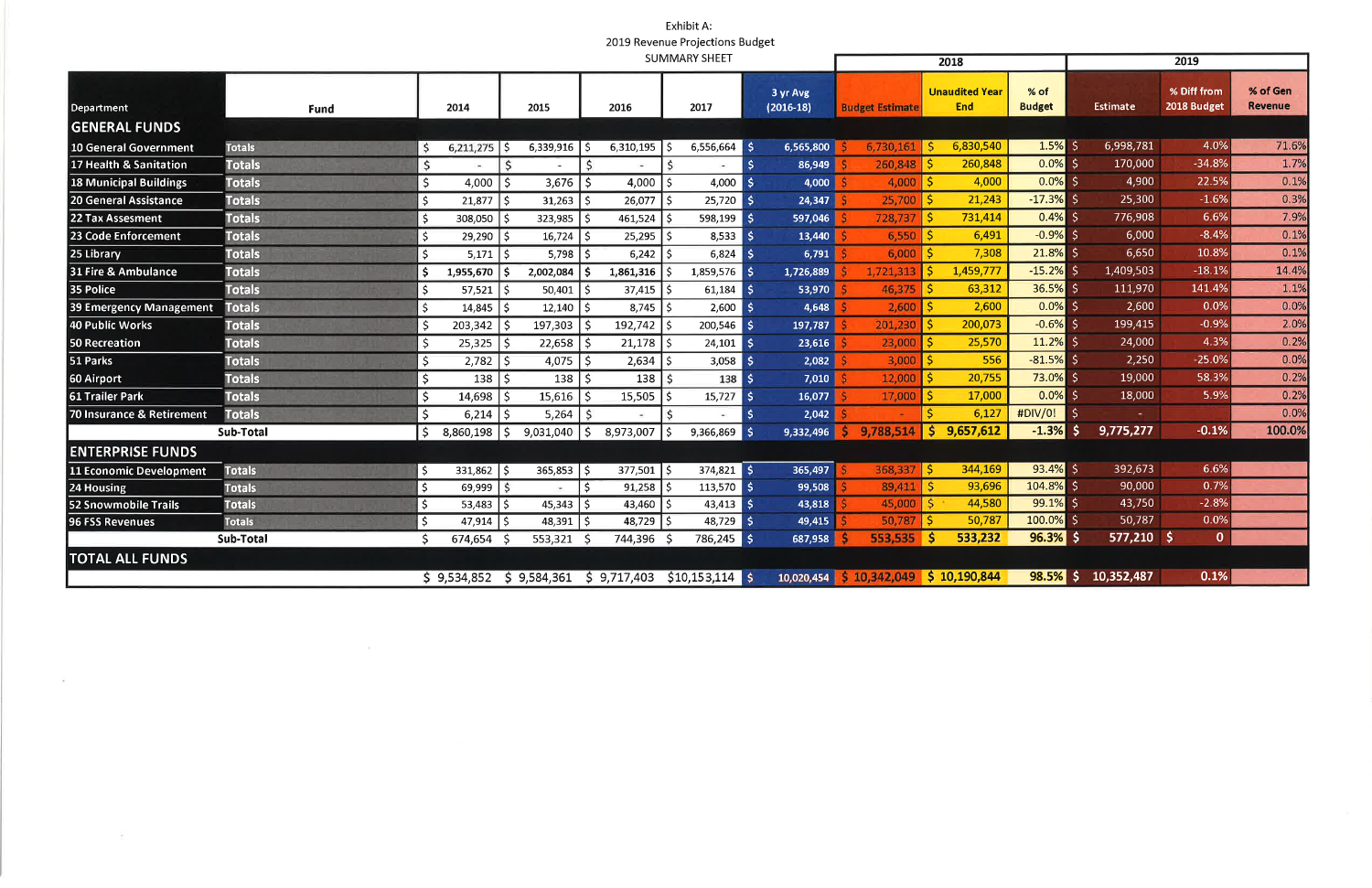|                              |                                  |                                 |                                |                                         |                    |                          |             |                        | 2018                  |              | 2019            |             |          |  |
|------------------------------|----------------------------------|---------------------------------|--------------------------------|-----------------------------------------|--------------------|--------------------------|-------------|------------------------|-----------------------|--------------|-----------------|-------------|----------|--|
|                              |                                  |                                 |                                |                                         |                    | <b>Unaudited</b>         | 3 yr Avg    |                        | <u>Unaudited Year</u> |              |                 | % Diff from | % of Gen |  |
| Department                   | Fund                             | 2014                            | 2015                           | 2016                                    | 2017               | 2018                     | $(2016-18)$ | <b>Budget Estimate</b> | <b>End</b>            | % of Budget  | <b>Estimate</b> | 2018 Budget | Revenue  |  |
| <b>GENERAL FUNDS</b>         |                                  |                                 |                                |                                         |                    |                          |             |                        |                       |              |                 |             |          |  |
| <b>10 General Government</b> | 01 - TAX LIEN COSTS COLLECTED    | 13,775<br>-S                    | 18,161                         | $22,125$ \$                             | 18,036             | $20,305$ \$              | 20.155      | 20,000                 | 20.305                | $1.5\%$ \$   | 19.500          | $-2.5%$     | 0.2%     |  |
|                              | 02 - DELINQ. TAX INTEREST        | Ś.<br>$56,896$ \$               | $61,908$ \$                    | $67,005$   \$                           | $62,675$ \$        | $67,547$ \$              | 65,742      | 61,000                 | 67,547                | 10.7% S      | 62,500          | 2.5%        | 0.6%     |  |
|                              | 03 - SUPPLEMENTAL TAX            | 3.009<br>Ŝ.                     | $1,637$ \$                     | $11,425$ \$                             | $1,092$ \$         | $\sim$                   | 4,172       | 2.500                  | $\sim$                | $-100.0\%$   | 1.000           | $-60.0%$    | 0.0%     |  |
|                              | 04 - PYMTS IN LIEU OF TAX        | 54,254<br>$\breve{\varsigma}$   | 65,769                         | $52,894$   \$                           | 57,978             | 57,581                   | 56,151      | 57,000                 | 57,581                | 1.0%         | 58,000          | 1.8%        | 0.6%     |  |
|                              | 05 - CITY OWNED PROPERTY         | <b>&lt;</b><br>85,337           | 34,366                         | $61,053$ \$                             | 49.143             | 9,801                    | 39,999      | 35,000                 | 9,801                 | $-72.0%$     | 30,000          | $-14.3%$    | 0.3%     |  |
|                              | 06 - EXCISE TAX                  | $\mathsf{\dot{S}}$<br>1,298,474 | 1,371,264<br>l \$              | $1,396,871$ \$<br>S.                    | 1,479,888          | 1,508,753<br>S.          | 1,461,837   | 1.445.000              | 1,508,753             | $4.4\%$ \$   | 1.470.000       | 1.7%        | 15.0%    |  |
|                              | 07 - BOAT EXCISE TAX             | 4,051<br>Ś                      | 4,198                          | $4,341$   \$                            | 4,375              | $4,177$   \$             | 4,297       | 4,300                  | 4,177                 | $-2.9%$      | 4,100           | $-4.7%$     | 0.0%     |  |
|                              | 08 - BOAT REG FEE (LOCAL)        | $\mathsf{\dot{S}}$<br>$571$ S   | $532$ $\overline{\phantom{1}}$ | $415$ $\overline{\phantom{1}}$ \$       | $387$ \$           | $423$ 5                  | 408         | 350                    | 423                   | 20.9%        | 400             | 14.3%       | 0.0%     |  |
|                              | 09 - SNOWMOBILE REGISTRATION     | \$.<br>581                      | 570                            | $641 \overline{\smash{\big)}\smash{5}}$ | 636                | 708                      | 662         | 600                    | 708                   | 18.0%        | 625             | 4.2%        | 0.0%     |  |
|                              | 10 - ATV REGISTRATION LOCAL FEE  | $821$ \$<br>$\zeta$             | $899$ \$                       | $949$ \$                                | 885                | $\leq$<br>817            | 884         | 875                    | 817                   | $-6.6%$      | 800             | $-8.6%$     | 0.0%     |  |
|                              | 11 - Aircraft Excise             | \$.<br>1,360                    | $1,471$ \$                     | $1,471$ \$                              | 1,471              | 370<br>-S                | 1,104       | 1,471                  | 370                   | $-74.8\%$ \$ | 370             | $-74.8%$    | 0.0%     |  |
|                              | 12 - Travel Reimbursement        | $\zeta$<br>$1,574$ \$           | $834 \, \space{1}$ \$          | $1,166$   \$                            | $260$   \$         | $2,031$ $\frac{1}{3}$    | 1,153       |                        | 2,031                 | #DIV/0!      | 1,200           | #DIV/0!     | 0.0%     |  |
|                              | 15 - MISC. LICENSES              | <b>S</b><br>1.705               | $1.611$ \$                     | $1.855$   \$                            | $2.220$ S          | 2,239                    | 2.105       | 2.000                  | 2.239                 | 11.9%        | 2.200           | 10.0%       | 0.0%     |  |
|                              | <b>16 - VEHICLE REGISTRATION</b> | $\zeta$<br>16,751               | 16,382                         | $16,075$ \$                             | 15,543             | 15,211                   | 15,610      | 15,500                 | 15,211                | $-1.9\%$     | 15.000          | $-3.2%$     | 0.2%     |  |
|                              | 17 - 60 ACCESS HIGHWAY           |                                 |                                |                                         |                    | $\overline{\phantom{a}}$ |             | 2,400                  | $\sim$ $-$            | $-100.0\%$   |                 | $-100.0%$   | 0.0%     |  |
|                              | 18 - STATE REVENUE SHARING       | 538,280                         | 568,158                        | 543,088                                 | 562,985            | 585,535                  | 563,869     | 561,504                | 585,535               | $4.3\%$ \$   | 580.000         | 3.3%        | 5.9%     |  |
|                              | 19 - CONNOR EXCISE FEE           | 2.764<br>\$                     | 2.524                          | $2.184$ \ \$                            | 1.955              | $1.778$ \$               | 1,972       | 2.000                  | 1.778                 | $-11.1\%$ \$ | 1,750           | $-12.5%$    | 0.0%     |  |
|                              | 21 - BIRTH RECORDS               | $9,356$ \$<br><sup>5</sup>      | $8,879$ \$                     | $8,477$ \$                              | $7,629$   \$       | 7,945                    | 8,017       | 7,000                  | 7,945                 | 13.5%        | 7,250           | 3.6%        | 0.1%     |  |
|                              | 22 - DEATH RECORDS               | 6,726<br>Ś                      | 7,749                          | $7,889$ \$                              | 6.728              | 5,457                    | 6.691       | 6.000                  | 5.457                 | $-9.1\%$     | 4.800           | $-20.0%$    | 0.0%     |  |
|                              | 23 - MARRIAGE RECORDS            | $\zeta$<br>$3,361$ \$           | $3,737$ $\frac{1}{5}$          | $3,709$   \$                            | 3,446              | 3,243                    | 3,466       | 3,500                  | 3,243                 | $-7.4%$      | 3,150           | $-10.0%$    | 0.0%     |  |
|                              | 25 - DOG LICENSES                | \$.<br>5,069                    | $7,338$ \$                     | $6,296$ \$                              | 7,452              | 1,411                    | 5,053       | 6,500                  | 1,411                 | $-78.3%$     | 1,800           | $-72.3%$    | 0.0%     |  |
|                              | 26 - FISHING LICENSES            | $\mathsf{\dot{S}}$<br>$552$ \$  | $572$ $\overline{\phantom{1}}$ | $510$ $\overline{\phantom{1}}$          | $478$   \$         | 486                      | 491         | 500                    | 486                   | $-2.8\%$ \$  | 450             | $-10.0%$    | 0.0%     |  |
|                              | 28 - CABLE TV FRANCHISE          | $55,015$ \$<br>Ŝ.               | $85,997$ \$                    | 88,070 \$                               | 93,045             | 100,349<br>- Ś           | 93.821      | 88,000                 | 100,349               | 14.0%        | 93.500          | 6.3%        | 1.0%     |  |
|                              | 29 - MISC. INTEREST              | $\zeta$<br>3.928                | 5,466                          | $16.614$   \$                           | 29.615             | 43.352                   | 29,861      | 18,000                 | 43.352                | 140.8%       | 30,000          | 66.7%       | 0.3%     |  |
|                              | 30 - MISC. INCOME                | $\zeta$<br>8,205                | $19,342$ \$                    | $6,503$ \$                              | 4.685              | 4,296                    | 5,161       | 4,000                  | 4,296                 | 7.4%         | 4,250           | 6.3%        | 0.0%     |  |
|                              | <b>32 - PROPERTY TAXES</b>       | 3,944,380<br>Ŝ.                 | 3,925,438                      | $3,798,457$ \$<br>S.                    | 3.965.111          | 4,054,884<br>$\zeta$     | 3,939,484   | 4.054.884              | 4.054.884             | $0.0\%$ S    | 4.386.051       | 8.2%        | 44.9%    |  |
|                              | 34 - PROPERTY TAX OVERLAY        | \$.<br>89,014                   | 89,129                         | 92,853                                  | 80,005             | $77,008$ \$              | 83,289      | 77,008                 | 77,008                | $0.0\%$      | 120,000         | 55.8%       | 1.2%     |  |
|                              | 40 - HOUSING P/Y RECONCILIATION  |                                 |                                | $\sim$                                  | S.<br>$\sim$       | 10,589<br>$\zeta$        | 3,530       | 10,589                 | 10,589                | 0.0%         | 3,500           | $-66.9%$    | 0.0%     |  |
|                              | 41 - CDC REVOLOVING LOAN INT     |                                 |                                | $\sim$                                  | $\sim$             |                          |             |                        |                       | #DIV/0!      |                 | #DIV/0!     | 0.0%     |  |
|                              | 42 - CDC LOAN IRP INTEREST       | 1,893<br>ć                      | 1,783                          | $1,672$ \$<br>S.                        | 1,558              | 1,445                    | 1,558       | 1,445                  | 1,445                 | $0.0\%$ \$   | 1,400           | $-3.1%$     | 0.0%     |  |
|                              | 43 - DISPOSAL OF SURPLUS         |                                 |                                | Ŝ.<br>$\sim$                            | I \$<br>$\sim$ $-$ | 5,000<br>-S              | 1.667       | 5.000                  | 5,000                 | $0.0\%$ S    | 1.200           | $-76.0%$    | 0.0%     |  |
|                              | 44 - RSU Payment                 |                                 |                                |                                         | $\sim$ $-$         | 142, 175                 | 71,088      | 142,175                | 142,175               | $0.0\%$ \$   | $\sim 10^{-1}$  | $-100.0%$   | 0.0%     |  |
|                              | 47 - HUNTING LICENSES            | 1.009                           | $877$ \$<br>-S                 | $838$ $\overline{\phantom{1}}$          | 737                | 670 l<br>Ŝ.              | 748         | 700                    | 670                   | $-4.3%$      | 625             | $-10.7%$    | 0.0%     |  |
|                              | 51 - Contracted Fees Elections   | 2,562                           | 3,176                          | $2,785$ \$                              | 4.941              | 5,023                    | 4,250       | 2.360                  | 5.023                 | 112.8%       | 2,360           | 0.0%        | 0.0%     |  |
|                              | 52 - Investment Interest         |                                 | 30,151                         | $91,965$ \$                             | 91,705             | 89,932                   | 91,201      | 91,000                 | 89,932                | $-1.2%$      | 91.000          | 0.0%        | 0.9%     |  |
|                              | 53 - Transfer In                 |                                 |                                |                                         |                    |                          |             |                        |                       | #DIV/0!      |                 | #DIV/0!     | 0.0%     |  |
|                              | <b>Totals</b>                    | $6,211,275$ \$                  | $6,339,916$ \$                 | $6,310,195$ \$                          | 6,556,664          | 6,830,540                | 6,565,800   | $6,730,161$   \$       | 6,830,540             | $1.5\%$ \$   | 6,998,781       | 4.0%        | 71.6%    |  |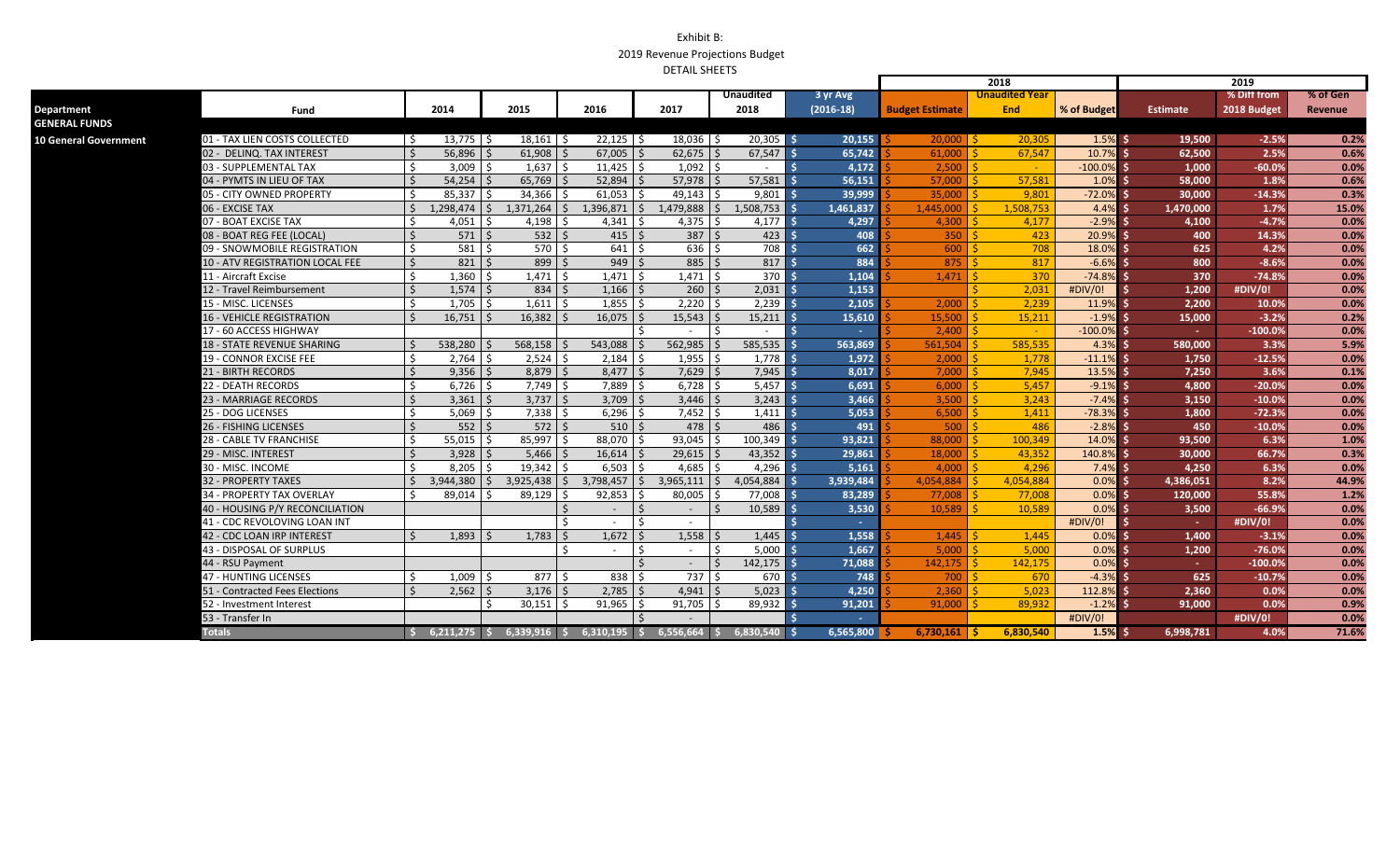|                               |                                  |  |                |  |                          | 2018 |                         |         |                          |  |                                   |  |             |  |                                     |         |                       | 2019        |                 |             |          |  |
|-------------------------------|----------------------------------|--|----------------|--|--------------------------|------|-------------------------|---------|--------------------------|--|-----------------------------------|--|-------------|--|-------------------------------------|---------|-----------------------|-------------|-----------------|-------------|----------|--|
|                               |                                  |  |                |  |                          |      |                         |         |                          |  | <b>Unaudited</b>                  |  | 3 yr Avg    |  |                                     |         | <b>Unaudited Year</b> |             |                 | % Diff from | % of Gen |  |
| <b>Department</b>             | Fund                             |  | 2014           |  | 2015                     |      | 2016                    |         | 2017                     |  | 2018                              |  | $(2016-18)$ |  | <b>Budget Estimate</b>              |         | End                   | % of Budget | <b>Estimate</b> | 2018 Budget | Revenue  |  |
| 17 Health & Sanitation        | 01 - Tri-Community Dividends     |  |                |  |                          |      |                         |         |                          |  | 260,848 \$                        |  | 86,949      |  | 260,848                             |         | 260,848               | $0.0\%$     | 170,000         | $-34.8%$    | 1.7%     |  |
|                               | <b>Totals</b>                    |  |                |  | $\sim$                   |      |                         |         |                          |  | $260,848$ \$                      |  | 86.949      |  | $260.848$   \$                      |         | 260.848               | $0.0\%$ s   | 170.000         | $-34.8%$    | 1.7%     |  |
| <b>18 Municipal Buildings</b> | 01 EOC Rentals                   |  | 4,000          |  | 3,676                    |      | $4,000$ \$              |         | 4,000                    |  | $4,000$   \$                      |  | 4,000       |  | 4,000                               |         | 4,000                 | $0.0\%$     | 4,000           | 0.0%        | 0.0%     |  |
|                               | 03 Nylander Rentals              |  |                |  |                          |      |                         |         |                          |  |                                   |  | #DIV/0!     |  |                                     |         |                       |             | 900             |             | 0.0%     |  |
|                               | <b>Totals</b>                    |  | 4,000 S        |  | 3,676                    |      | $4.000$ :               |         | 4.000                    |  | 4,000 \$                          |  | 4,000       |  | $4.000$   \$                        |         | 4,000                 | $0.0\%$     | 4,900           | 22.5%       | 0.1%     |  |
| <b>20 General Assistance</b>  | 01 - Connor Administration Fees  |  | $5,335$ \$     |  | $4,800$ \$               |      | $5,095$ \$              |         | $4,800$ \$               |  | $4,800$ \$                        |  | 4,898       |  | $4,800$   \$                        |         | 4,800                 | $0.0\%$     | 4,800           | 0.0%        | 0.0%     |  |
|                               | 02-State Reimbursement           |  | 16.542         |  | $26,463$ \$              |      | $20,982$ \$             |         | $20,920$ \$              |  | $16,443$ \$                       |  | 19,448      |  | $20.900$ S                          |         | 16.443                | $-21.3\%$   | 20.500          | $-1.9%$     | 0.2%     |  |
|                               | <b>Totals</b>                    |  | $21.877$ :     |  | 31.263                   |      | 26.077                  |         | 25.720                   |  | 21.243S                           |  | 24,347      |  | $25.700$   \$                       |         | 21,243                | $-17.3\%$ S | 25,300          | $-1.6%$     | 0.3%     |  |
| 22 Tax Assesment              | 01 - TREE GROWTH REIMBURSEMENT   |  | 2,249          |  | $2,751$ \$               |      | $3,236$ \$              |         | $3,286$ \$               |  | $3,569$ \$                        |  | 3,364       |  | $3,200$   \$                        |         | 3,569                 | 11.5%       | 3,450           | 7.8%        | 0.0%     |  |
|                               | 02 - VETERANS EXEMPTION REIMB    |  | 10,000         |  | $12,154$ \$              |      | $11,029$   \$           |         | $10,521$   \$            |  | $14,040$ \$                       |  | 11,863      |  | 11,000                              |         | 14,040                | 27.6%       | 11,500          | 4.5%        | 0.1%     |  |
|                               | 04 - HOMESTEAD EXEMPTION REIMB   |  | 241,040        |  | 240,790                  |      | 363,228                 |         | 484,048                  |  | $612,221$ \$                      |  | 486,499     |  | 612,221                             |         | 612.221               | $0.0\%$     | 653,553         | 6.8%        | 6.7%     |  |
|                               | 05 - BETE REIMBURSEMENT          |  | 53.603         |  | 66,909                   |      | $82,850$ \$             |         | 99.294                   |  | $101,451$ \$                      |  | 94,532      |  | 101.315                             |         | 101.451               | $0.1\%$     | 108,155         | 6.8%        | 1.1%     |  |
|                               | 06 - Printing Fees               |  | 1,158          |  | $1,381$ \$               |      | $1,182$ \$              |         | 1,050                    |  | 133 <sub>5</sub>                  |  | 788         |  | 1,000                               |         | 133                   | $-86.7%$    | 250             | $-75.0%$    | 0.0%     |  |
|                               | <b>Totals</b>                    |  | 308,050 \$     |  | 323,985                  |      | $461.524$ S             |         | 598,199                  |  | 731,414 \$                        |  | 597,046     |  | 728.737                             |         | 731,414               | $0.4\%$ s   | 776,908         | 6.6%        | 7.9%     |  |
| 23 Code Enforcement           | 01 - ELECTRICAL PERMITS          |  | 920            |  | $\overline{\phantom{0}}$ | I ¢  |                         | $\zeta$ |                          |  | $\overline{\phantom{0}}$          |  | a.          |  |                                     | $\zeta$ | $\sim$                | #DIV/0!     |                 |             | 0.0%     |  |
|                               | 02 - BUILDING PERMITS LOCAL FEE  |  | 18,366         |  | 10,476                   |      | $16,156$   \$           |         | 2,600                    |  | $2,350$ $\overline{\phantom{1}}\$ |  | 7,035       |  | 2,300                               |         | 2,350                 | 2.2%        | 2,000           | $-13.0%$    | 0.0%     |  |
|                               | 03 - PLUMBING PERMITS LOCAL FEE  |  | 3,843          |  | 2,685                    |      | 4,200                   |         | 3,208                    |  | $2,621$ \$                        |  | 3,343       |  | 3,000                               |         | 2,621                 | $-12.6%$    | 3,000           | 0.09        | 0.0%     |  |
|                               | 07 - SITE DESIGN REVIEW APP FEES |  | 650            |  | $830$   \$               |      | $860$ \$                |         | $900$   \$               |  | $720$ \$                          |  | 827         |  | 800                                 |         | 720                   | $-10.0\%$   | 600             | $-25.0%$    | 0.0%     |  |
|                               | 10 - DEMO PERMIT FEES            |  | 150            |  | 150 l                    |      | $100 \mid$ \$           |         |                          |  |                                   |  | 50          |  |                                     |         |                       | #DIV/0!     |                 |             | 0.0%     |  |
|                               | <b>11 - SIGN PERMITS</b>         |  | 320            |  | $300$ S                  |      | $500$   \$              |         | 650                      |  | 800                               |  | 650         |  | 300                                 |         | 800                   | 166.7% S    | 400             | 33.3%       | 0.0%     |  |
|                               | <b>12 - SUBDIVISION REVIEW</b>   |  | 90             |  |                          |      |                         |         | 180                      |  |                                   |  | 90          |  | 150                                 |         | $\sim$ $-$            | $-100.0%$   |                 | $-100.09$   | 0.0%     |  |
|                               | <b>13 - MISCELLANEOUS INCOME</b> |  | 4,082          |  |                          |      |                         |         |                          |  |                                   |  |             |  |                                     |         |                       | #DIV/0!     |                 |             | 0.0%     |  |
|                               | 14 - Heating Permits             |  | 420            |  | $120 \mid 5$             |      |                         | $\zeta$ | $\sim$                   |  |                                   |  | $\sim$      |  | $\sim$                              |         |                       | #DIV/0!     | <b>Section</b>  |             | 0.0%     |  |
|                               | 15 - LDA Inspection Service      |  | 450            |  |                          |      |                         |         | $\overline{\phantom{a}}$ |  |                                   |  |             |  |                                     |         |                       | #DIV/0!     |                 |             | 0.0%     |  |
|                               | 16 - Woodland Services           |  |                |  | $2,163$ \$               |      | $3,479$ \$              |         | 995                      |  |                                   |  | 2,237       |  |                                     |         |                       | #DIV/0!     |                 |             | 0.0%     |  |
|                               | <b>Totals</b>                    |  | 29.290 \$      |  | 16,724                   |      | 25.295                  |         | 8.533                    |  | $6,491$ \$                        |  | 13,440      |  | $6.550$ $\overline{\phantom{0}}$ \$ |         | 6.491                 | $-0.9%$     | 6.000           | $-8.4%$     | 0.1%     |  |
| 25 Library                    | 01 Miscellaneous Income          |  | 3,038          |  | $3,615$ \$               |      | $4.197$ S               |         | $4.766$   \$             |  | $4.818$ s                         |  | 4,594       |  | $4.500$   \$                        |         | 4.818                 | $7.1\%$     | 4,600           | 2.2%        | 0.0%     |  |
|                               | 02 Non-Resident Fees             |  | 2,133          |  | $1,783$   \$             |      | $1,595$   \$            |         | $2,058$ \$               |  | $2,491$ \$                        |  | 2,048       |  | 1,500                               |         | 2,491                 | 66.1%       | 2,050           | 36.7%       | 0.0%     |  |
|                               | 03 Passport Services             |  |                |  | $400 \,$ S               |      | $450$ \$                |         |                          |  |                                   |  | 150         |  |                                     |         | $\sim$                | #DIV/0!     |                 |             | 0.0%     |  |
|                               | <b>Totals</b>                    |  | $5,171$ $\leq$ |  | 5,798                    |      | $6.242$ \ $\frac{6}{3}$ |         | 6.824                    |  | 7,308 \$                          |  | 6,791       |  | $6,000$   \$                        |         | 7,308                 | $21.8\%$ \$ | 6,650           | 10.8%       | 0.1%     |  |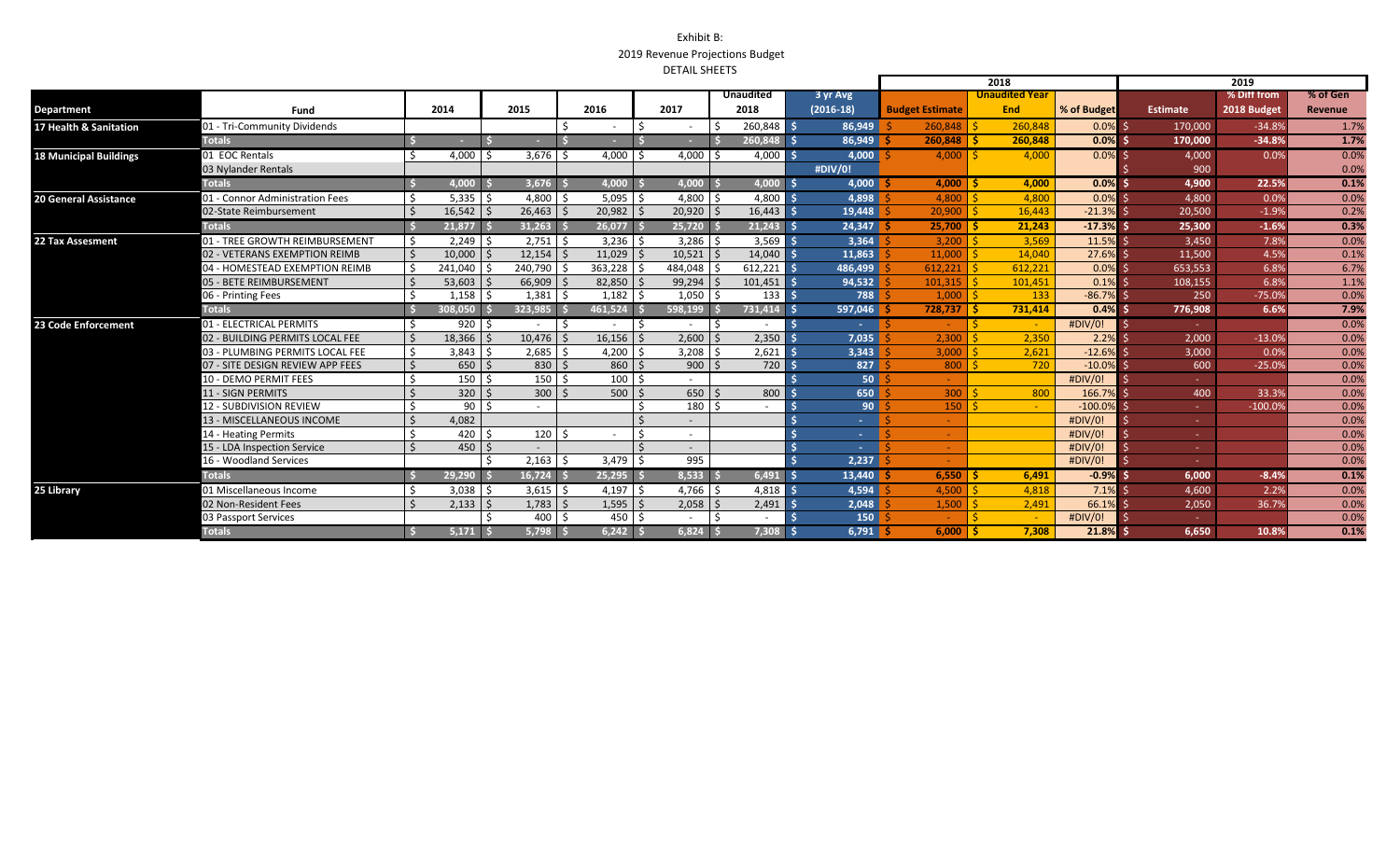|                     |                                      |                 |                 |                   |         |                |              |                         |                    |                         |                 |                                       | 2018                  |              |                 | 2019        |          |
|---------------------|--------------------------------------|-----------------|-----------------|-------------------|---------|----------------|--------------|-------------------------|--------------------|-------------------------|-----------------|---------------------------------------|-----------------------|--------------|-----------------|-------------|----------|
|                     |                                      |                 |                 |                   |         |                |              |                         | <b>Unaudited</b>   | 3 yr Avg                |                 |                                       | <b>Unaudited Year</b> |              |                 | % Diff from | % of Gen |
| Department          | Fund                                 | 2014            |                 | 2015              |         | 2016           | 2017         |                         | 2018               | $(2016-18)$             |                 | <b>Budget Estimate</b>                | <b>End</b>            | % of Budget  | <b>Estimate</b> | 2018 Budget | Revenue  |
| 31 Fire & Ambulance | 01 - MAINECARE                       | $\mathsf{S}$    | 392,658         | 380,714           |         | 355,435        |              | 400,126                 | $350,114$ \$       |                         | 368.558         | 408,405                               | 350,114               | $-14.3\%$ \$ | 360.000         | $-11.9%$    | 3.7%     |
|                     | 02 - MAINECARE AIR AMBULANCE         |                 | $45.198$   \$   | $31,160$ \$       |         | 31,006         |              | 33,918                  |                    |                         | 32.462          |                                       |                       |              |                 |             | 0.0%     |
|                     | 03 - MaineCare Contractual Allowance | Ŝ.              | $(221,741)$ \$  | (191, 125)        |         | (180.206)      | -Ś           | $(171, 741)$ \$         | $(171, 746)$ \$    |                         | (174, 564)      | $(101, 825)$ \$                       | (171, 746)            | 40.7% \$     | (174,000)       | 70.9%       | $-1.8%$  |
|                     | 04 - MEDICARE                        |                 | 754,641         | 692,599           |         | 638,142        |              | $659,333$ $\frac{1}{5}$ | $617,383$ \$       |                         | 638,286         | $746,151$ $\overline{\phantom{1}}$ \$ | 617.383               | $-17.3%$ \$  | 620,000         | $-16.9%$    | 6.3%     |
|                     | 05 - MEDICARE AIR AMBULANCE          | Ŝ.              | 228,706         | 288,412 \$        |         | 261,188        |              | 202,806                 |                    |                         | 231,997         |                                       |                       |              | <b>Contract</b> |             | 0.0%     |
|                     | 06 - MediCare Contractual Allowance  | $\zeta$         | $(275.704)$ \$  | (324.820)         |         | (291, 664)     |              | (306, 665)              | (248, 334)         | $\ddot{\phantom{1}}$    | (282.221)       | $(153.077)$ \$                        | (248.334)             | 38.4% \$     | (270, 460)      | 76.7%       | $-2.8%$  |
|                     | 07 - PRIVATE INSURANCE               | Ŝ.              | 404,958         | 428,579           |         | 399,317        |              | 433,959 \$              | 430,070            |                         | 421,115         | $425,184$   \$                        | 430.070               | $1.1\%$ \$   | 415,000         | $-2.4%$     | 4.2%     |
|                     | 08 - PRIVATE INS AIR AMBULANCE       | S.              | $85,132$   \$   | 169,638           | l S     | 118,992        |              | 106,246                 |                    |                         | 112,619         |                                       |                       |              | <b>Section</b>  |             | 0.0%     |
|                     | 09 - Contractual Allowance - Private | -Ś              | $(8,758)$ \$    | (5.147)           |         | (4, 215)       |              | (12, 233)               | (15, 932)          |                         | (10, 793)       | $(7, 198)$ \$                         | (15, 932)             | 54.8% \$     | (13,500)        | 87.5%       | $-0.1%$  |
|                     | 10 - SELF PAY                        | $\zeta$         | 153,518         | $149,794$ \$      |         | 147,620        |              | $207,613$ \$            | 253,957            | -ś                      | 203.063         | $160,212$ \$                          | 253,957               | 58.5% \$     | 220,000         | 37.3%       | 2.3%     |
|                     | 11 - SELF PAY AIR AMBULANCE          | \$              | 54,076          | 60,024            |         | 96,350         |              | 63,230                  |                    | -Ś                      | 79,790          |                                       |                       |              |                 |             | 0.0%     |
|                     | 12 - Dis Contract - Self Pay         | Ŝ.              | $(2,327)$ \$    | $(8,353)$ \$      |         | $(1,351)$ \$   |              | $(3,659)$ \$            | (592)              | -Ś                      | (1,867)         | $(2.000)$ \$                          | (592)                 | $-237.7%$ \$ | (2,000)         | 0.0%        | 0.0%     |
|                     | 13 - VA Air                          | $\zeta$         | 56.031          |                   |         |                | ς.           | $\sim$                  |                    |                         | .               |                                       |                       |              | $\sim$ .        |             | 0.0%     |
|                     | 14 - VA Land                         |                 | 48,412          | $69,233$   \$     |         | 33,787         | l \$         |                         |                    |                         | 16,894          |                                       |                       |              |                 |             | 0.0%     |
|                     | 15 - Contractual Allow - VA          | Ś.              | $(3,813)$ \$    | $(1,703)$ \$      |         | (3, 235)       | $\zeta$      | $(6,966)$ \$            | (7, 323)           |                         | (5,841)         | (3,500)                               | (7.323)               | $52.2%$ \$   | (7,200)         | 105.7%      | $-0.1%$  |
|                     | 16 - Contractual Allow - Other       | $\zeta$         | $(870)$ \$      | $(1,441)$ \$      |         | $(1,950)$ \$   |              | $(179)$ \$              | $\sim$             | $\ddot{\bm{\varsigma}}$ | (710)           | $(1,200)$ \$                          | $\sim$ $\sim$         | #DIV/0!      | (500)           | $-58.3%$    | 0.0%     |
|                     | 20 - WASHBURN PER CAPITA FEE         |                 |                 |                   |         |                |              | $\sim$                  |                    |                         | $\sim$          |                                       |                       |              | 9,700           |             | 0.1%     |
|                     | 21 - WOODLAND PER CAPITA FEE         | Ś.              | 13.343          | 13,646            |         | 13.950         | <b>S</b>     | $13,950$ \$             | 13,950             |                         | 13.950          | $13.950$ 5                            | 13.950                | $0.0\%$ \$   | 13.950          | 0.0%        | 0.1%     |
|                     | 22 - NEW SWEDEN PER CAPITA FEE       | $\mathsf{S}$    | $6,622$ \$      | $6,773$   \$      |         | 6,923          | S.           | $6,923$ \$              | 6,923              | -Ś                      | 6,923           | $6,923$ \$                            | 6,923                 | $0.0\%$ \$   | 6,923           | 0.0%        | 0.1%     |
|                     | 23 - WESTMANLAND PER CAPITA FEE      | Ŝ.              | 682             | 698<br>l \$       | l \$    | 713            | <b>S</b>     | 713   \$                | 713                | -Ś                      | 713             | $713$ $\overline{\phantom{1}}$ \$     | 713                   | $0.0%$ \$    | 713             | 0.0%        | 0.0%     |
|                     | 24 - STOCKHOLM PER CAPITA FEE        | \$              | $2,783$   \$    | $2,846$ \$        |         | 2,909          | \$           | $2,909$ \$              | 2,909              |                         | 2,909           | $2,909$ \$                            | 2,909                 | $0.0\%$ \$   | 2,909           | 0.0%        | 0.0%     |
|                     | 25 - CONNOR PER CAPITA FEE           | <b>S</b>        | $5,027$ \$      | $5,141$ \$        |         | $5,244$ \$     |              | $5,244$ \$              | 5,244              |                         | 5,244           | $5,244$ \$                            | 5,244                 | $0.0%$ \$    | 5,244           | 0.0%        | 0.1%     |
|                     | 26 - PERHAM PER CAPITA FEE           |                 | 4,246           | 4,343             |         | 4,439          |              | $4,439$ \$              | 4,439              |                         | 4,439           | $4,439$ \$                            | 4,439                 | $0.0%$ \$    | 4,439           | 0.0%        | 0.0%     |
|                     | 27 - MADAWASKA LAKE PER CAPITA       | Ś.              | 1,210           | 1,238             |         | 1,265          | Ś.           | $1,265$   \$            | 1,265              | -Ś                      | 1,265           | $1,265$   \$                          | 1,265                 | $0.0%$ \$    | 1,265           | 0.0%        | 0.0%     |
|                     | 28 - LORING DEV PER CAPITA FEE       |                 |                 |                   |         |                | $\zeta$      | $\sim$                  |                    | -                       | <b>Contract</b> | <b>College</b>                        |                       |              | $\sim 10^{-1}$  |             | 0.0%     |
|                     | 29 - WADE PER CAPITA FEE             |                 |                 |                   |         |                |              |                         |                    |                         |                 |                                       |                       |              | 1,541           |             | 0.0%     |
|                     | 35 - MISC. INTEREST                  | Š.              | 97 <sup>5</sup> | 455               | l \$    | 135            | Š.           | $871 \, \text{S}$       | 324                |                         | 444             | $100$   \$                            | 324                   | 224.1% \$    | 300             | 200.0%      | 0.0%     |
|                     | 36 - RECOVERY OF BAD DEBT            | $\zeta$         | $8,741$ \$      | $7,128$ \$        |         | 3,034          | S.           | $512$ \$                | 5,779              | - 4                     | 3,108           | $5,000$   \$                          | 5,779                 | 15.6% \$     | 2,500           | $-50.0%$    | 0.0%     |
|                     | 37 - Ambulance Insurance Reports     |                 | 141             | 297               |         | 128            | Ŝ            | $260 \frac{1}{5}$       | $190 \quad$ $\sim$ |                         | 193             | $200 \mid 5$                          | 190                   | $-5.0\%$ \$  | 190             | $-5.0%$     | 0.0%     |
|                     | <b>40 - AMB BILLING HOULTON</b>      | $\zeta$         | $30.533$   \$   | $39,061$ \$       |         | 42,647         | $\zeta$      | $43,653$ \$             | $39.111$ \$        |                         | 41.804          | $39.406$   \$                         | 39.111                | $-0.7\%$ \$  | 40.000          | 1.5%        | 0.4%     |
|                     | 41 - AMB BILLING CALAIS              | $\mathsf{S}$    | $25.327$ S      | $30.898$ \$       |         | 31,495         | $\zeta$      | $32,337$ \$             | 24,327             | - 4                     | 29.387          | $28.400$ 5                            | 24.327                | $-14.3\%$ \$ | 27,500          | $-3.2%$     | 0.3%     |
|                     | 42 - AMB BILLING VAN BUREN           |                 | 11,360          | $8.643$ \ \$      |         | $\sim$         | $\zeta$      | l s<br>$\sim$           | $\sim$             |                         | .               |                                       |                       |              | <b>Section</b>  |             | 0.0%     |
|                     | 43 - AMB BILLING ISLAND FALLS        | Ŝ.              | $3,653$ \$      | $2,069$ \$        |         | 2,046          | Ŝ.           | $1,599$ \$              | 2.234              |                         | 1.959           | $2.100$ S                             | 2.234                 | $6.4\%$ \$   | 2.000           | $-4.8%$     | 0.0%     |
|                     | <b>44 - AMB BILLING PATTEN</b>       |                 |                 | $3,897$ \$        |         | 9,588          | <sup>5</sup> | $8,122$ \$              | 12,552             |                         | 10.087          | $8,000$   \$                          | 12.552                | 56.9% \$     | 9.000           | 12.5%       | 0.1%     |
|                     | 50 - FIRE PROTECTION CONNOR          | Ŝ               | 26,054          | 26,836            |         | 27,373         |              | 28.194                  | 28,508             |                         | 28.025          | $28,508$ \$                           | 28.508                | $0.0\%$ \$   | 29,078          | 2.0%        | 0.3%     |
|                     | 51 - FIRE PROTECTION NEW SWEDEN      | $\zeta$         | $31,807$   \$   | $32,763$ \$       |         | 33,418         | I\$          | $34,421$ \$             | $34,764$ \$        |                         | 34,201          | $34.764$ S                            | 34.764                | $0.0\%$ \$   | 35,459          | 2.0%        | 0.4%     |
|                     | 52 - FIRE PROTECTION WESTMANLAND     | Ŝ.              | 10.205          | 10,512<br>$\zeta$ | l S     | 10.722         | -Ś           | $\sim$                  |                    |                         | 5.361           |                                       |                       | #DIV/0!      | المستندر        |             | 0.0%     |
|                     | 53 - FIRE PROTECTION WOODLAND        | $\mathsf{S}$    | $57,674$   \$   | $59,405$ \$       |         | 60,593         | S.           | $62,411$ \$             | 63.041             | -Ś.                     | 62.015          | $63,041$ \$                           | 63.041                | $0.0\%$ \$   | 64,302          | 2.0%        | 0.7%     |
|                     | 54 - T16 R4                          |                 |                 |                   |         |                |              |                         |                    |                         | $\sim 10$       |                                       |                       |              |                 |             | 0.0%     |
|                     | 60 - Fire Insurance Reports          |                 |                 |                   | $\zeta$ | 128            | Ŝ.           | $238$   \$              | 114                | -Ś                      | 160             | $\sim$                                | S.<br>114             | #DIV/0!      | 150             |             | 0.0%     |
|                     | 61 - Fire Insurance Recovery         |                 |                 |                   |         |                |              |                         |                    |                         |                 |                                       |                       |              |                 |             | 0.0%     |
|                     | 62 - Fire Permits                    | Ś               | 6,046           | 4,468             |         | 5,348          | Ŝ.           | $5,728$ \$              | 4,792              |                         | 5,289           | $5,200$ \$                            | 4,792                 | $-7.8\%$ \$  | 5,000           | $-3.8%$     | 0.1%     |
|                     | 63 - Misc Income                     |                 |                 | 3.403             |         |                |              | S.<br>$\sim$            | $1,000$ \$         |                         | 500             |                                       | 1.000                 |              | <b>Section</b>  |             | 0.0%     |
|                     | <b>Totals</b>                        | $$1,955,670$ \$ |                 | $2.002.084$ \$    |         | $1,861,316$ \$ |              | 1,859,576 \$            | 1,459,777          | 1,726,889<br>- \$       |                 | 1,721,313                             | 1,459,777             | $-15.2%$ \$  | 1,409,503       | $-18.1%$    | 14.4%    |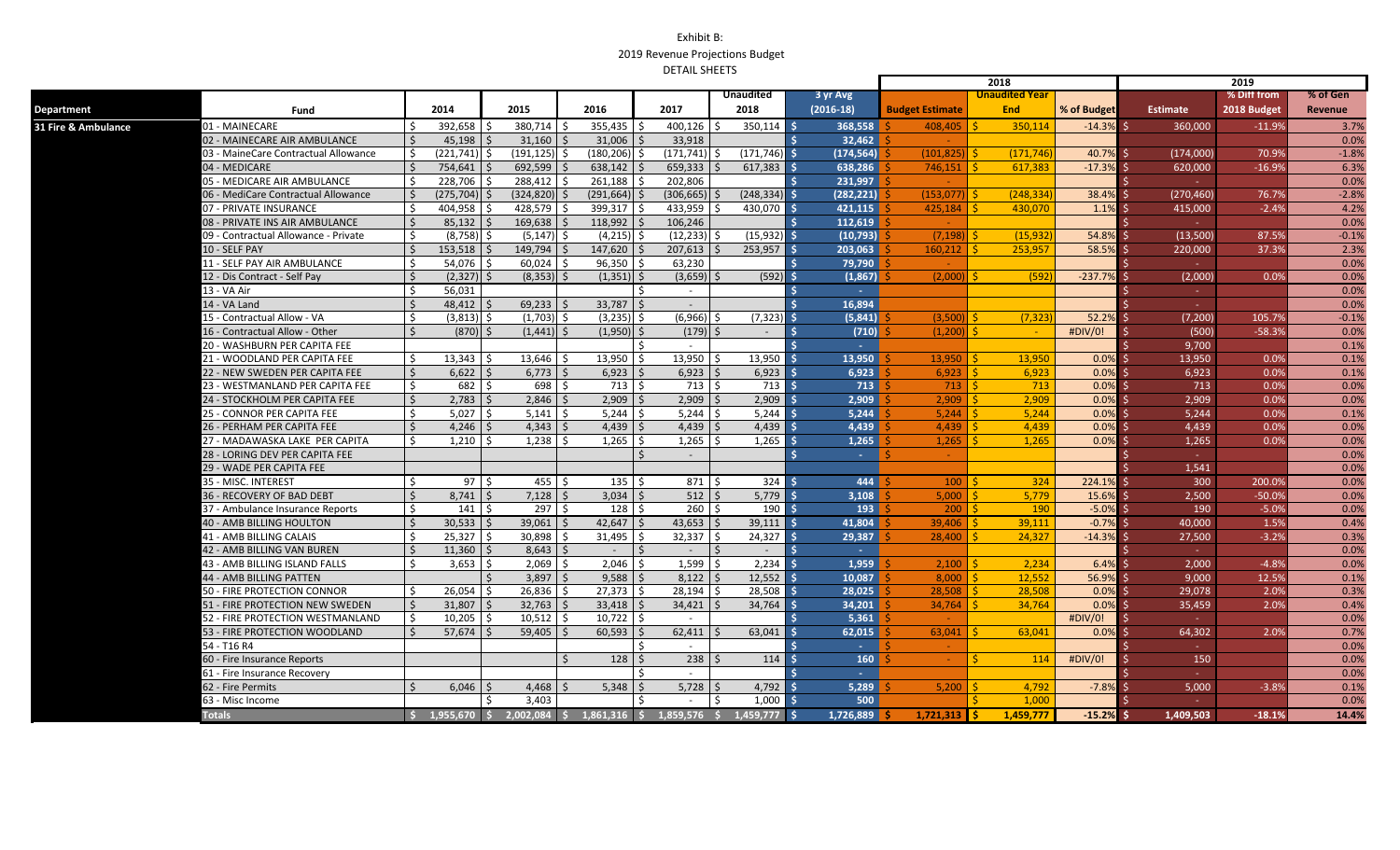| % Diff from<br>% of Gen<br><b>Unaudited</b><br>3 yr Avg<br><b>Unaudited Year</b><br>2014<br>2015<br>2016<br>2017<br>$(2016-18)$<br>2018<br>% of Budget<br><b>Budget Estimate</b><br><b>End</b><br><b>Estimate</b><br>2018 Budget<br><b>Department</b><br>Fund<br><b>Revenue</b><br>1,899<br>01 - MISC. FEES INSURANCE REPORTS<br>1.087<br>1,422<br>$1,678$ \$<br>$1,234$ \$<br>$-17.7%$ \$<br>Ŝ.<br>Ŝ.<br>1,445<br>1,500<br>1.234<br>1,300<br>$-13.3%$<br>35 Police<br>$2,000$ \ \$<br>500<br>$1,335$   \$<br>2,000<br>0.0%<br>S.<br>$3,500$   \$<br>1,278<br>2,000<br>100.0% \$<br>30.0%<br>02 - POLICE DISPATCHING<br>Ŝ.<br>1,000<br>1,300<br>57 <sup>1</sup><br>56<br>Ŝ.<br>$51 \overline{\text{S}}$<br>60<br>20.0% \$<br>03 - FINGERPRINTING FEES<br>$101 \quad$ \$<br>$42 \quad$<br>$50$ $\overline{\phantom{0}}$<br>60<br>50<br>0.0%<br>$370$ $\overline{\phantom{1}}$<br>$715$ \$<br>$460$ \$<br>580<br>470<br>890<br>$375$ $\overline{\phantom{1}}$ \$<br>580<br>$54.7%$ \$<br>460<br>22.7%<br>0.0%<br>04 - CONCEALED WEAPON PERMITS<br>$\zeta$<br>۱ś.<br>475<br>237<br>#DIV/0!<br>05 - COPS GRANT REIMBURSEMENT<br>$\mathsf{\hat{S}}$<br>475<br>10.850<br>7,376<br>$10,320$   \$<br>8,424<br>8,707<br>8,424<br>$-19.8\%$ \$<br>06 - Prisoner Boarding Reimbursement<br>Ŝ.<br>13,018<br>10,500<br>9.000<br>$\zeta$<br>$-14.3%$<br>350<br>561<br>462<br>766 \$<br>575<br>601<br>575<br>$\mathsf{S}$<br>500<br>15.0% \$<br>20.0%<br>07 - Dog Violation<br>l \$<br>600<br>08 - Prisoner Meals<br>$3.926$   \$<br>$5,648$   \$<br>3,760<br>3,136<br>4,344<br>$-34.0\%$ \$<br>$-5.3%$<br>$\zeta$<br>$6,136$   \$<br>4,750<br>3,136<br>4,500<br>$\zeta$<br>$1,759$ \$<br>1,502<br>09 - Court Reimbursement<br>Ŝ.<br>$3,485$ \$<br>1,273<br>$1,791$ \$<br>1,522<br>2,000<br>1,502<br>$-24.9%$ \$<br>$-20.0%$<br>Ŝ.<br>1,600<br>$340 \mid 5$<br>$295$ \$<br>253<br>290<br>$\zeta$<br>$\mathsf{S}$<br>$245$ \$<br>263<br>290<br>200<br>45.0% \$<br>200<br>0.0%<br>0.0%<br>10 - Lamination Fees<br>$\zeta$<br>645<br>703<br>492 \$<br>Ŝ.<br>$435$ \$<br>855<br>645<br>855<br>71.0% \$<br>11 - Misc Fees<br>$500$   \$<br>500<br>0.0%<br>0.0%<br>$\mathsf{S}$<br>$\zeta$<br>0.0%<br>12 - False Alarm Fees<br>400<br>$\sim$<br>440<br>13 - Fines<br>$\zeta$<br>25<br>Ŝ.<br>13 <sup>°</sup><br>0.0%<br>$\sim 10$<br>21,272<br>$\zeta$<br>31,237<br>24,184<br>$\zeta$<br>$34,518$ \$<br>26,921<br>27,570<br>26,921<br>14 - Salary Reimbursement<br>22,000<br>$22.4%$ \$<br>23,000<br>4.5%<br>31,237<br>$-100.0\%$ \$<br>0.0%<br>$3,450$ \$<br>1,725<br>$3,000$   \$<br>15 - Contract Inc<br>$-100.09$<br>$\sim$<br>16 - School Resource Officer<br>$\zeta$<br>$\vert$ \$<br>17,260<br>8,630<br>17.260<br>#DIV/0!<br>69.460<br>-¢<br>l S<br><b>Totals</b><br>63.312 \$<br>$36.5%$ \$<br>57.521<br>$50.401$ \$<br>$37.415$ \$<br>$61.184$ \$<br>53,970<br>$46.375$ S<br>63,312<br>111.970<br>141.4%<br>$200 \,$ S<br>$200 \,$ $\bar{5}$<br>200 l<br>$200 \mid$ \$<br>$200 \, \text{S}$<br>200<br>$0.0\%$ \$<br>01 - Fees Woodland<br>200<br>200<br>-Ŝ<br>0.0%<br>39 Emergency Management<br>$200 \mid 5$<br>$200 \, \text{S}$<br>$200 \mid$ \$<br>$\mathsf{S}$<br>$200 \, \text{S}$<br>$200$   \$<br>200<br>200<br>$200$   \$<br>200<br>$0.0\%$ \$<br>200<br>0.0%<br>02 - Fees New Sweden<br>200<br>$200 \div$<br>$200 \,$ \$<br>200<br>Ŝ.<br>$200 \mid 5$<br>Ŝ<br>200<br>200<br>$0.0\%$<br>200<br>03 - Fees Westmandland<br>$200$   \$<br>0.0%<br>200<br>$200 \mid$ \$<br>$200$   \$<br>200<br>200<br>0.0%<br>$400$ \$<br>Ŝ.<br>$200$   \$<br>200<br>$0.0\%$ \$<br>200<br>04 - Fees Perham<br>$\zeta$<br>0.0%<br>$11,895$ \$<br>$9,540$ \$<br>6,145<br>$\mathsf{S}$<br>0.0%<br>05 - State EOC Reimbursment<br>Ŝ.<br>3.073<br>$1,950$   \$<br>$1,800$   \$<br>$1,800$ \$<br>$1,800$   \$<br>1,800<br>1,800<br>$0.0\%$ \$<br>06 - Tower Rent<br>$\zeta$<br>1,800<br>1,800<br>1,800<br>0.0%<br><b>Totals</b><br>2,600<br>$2,600$ \$<br>4,648<br>$0.0\%$ \$<br>14,845<br>$12,140$ \$<br>$8,745$ \$<br>$2,600$   \$<br>2,600<br>2,600<br>0.0%<br>01 - URIP/LRAP<br>133.744<br>135,872<br>135,600<br>142.260 \$<br>139.552<br>139.137<br><b>40 Public Works</b><br>$142.000$ S<br>139.552<br>$-1.7\%$ \$<br>139.000<br>$-2.1%$<br>-S<br>03 - Salary Reimbursement<br>$\zeta$<br>699<br>$19$ \$<br>521<br>180<br>521<br>#DIV/0!<br>-Ś<br>$\overline{\phantom{a}}$<br><b>Section</b><br>2.012<br>$276$ \$<br>92<br>276<br>04 - Equipment Rental<br>Ś.<br>Š.<br>l s<br>S.<br>#DIV/0!<br>$\sim 10$<br>05 - FEMA Reimbursement<br>$\zeta$<br>$\zeta$<br><b>Sec</b><br>$\overline{\phantom{a}}$<br>$\sim 10$<br>06 - Brush Removal Permit Fees<br>$\sim$<br>56,846<br>$\zeta$<br>54.107<br>58,048<br>58,267<br>59,724<br>59.724<br>07 - Connor Contract<br>$\zeta$<br>58,279<br>$59.230$   \$<br>$0.8\%$ s<br>60.415<br>2.0%<br>9.350<br>0.0%<br>08 - Presque Isle Contract<br>$\mathsf{S}$<br>Š.<br>$\sim$<br>$\sim$<br>Ŝ.<br>3.429<br>$3,382$   \$<br>0.0%<br>09 - School Dept Snow Plowing<br>$\zeta$<br>$\sim$<br>$\sim$<br><b>Section</b><br>S.<br>3,429<br>297<br>0.0%<br>30 - Misc Income<br>148<br><b>Totals</b><br>203,342<br>$197,303$ \$<br>$-0.6\%$<br>$-0.9%$<br>192.742<br>200.546<br>200.073<br>197,787<br>$201,230$ 5<br>200.073<br>199,415 |  |  |  |  |  |  |  |  |  | 2018 | 2019 |  |      |  |
|------------------------------------------------------------------------------------------------------------------------------------------------------------------------------------------------------------------------------------------------------------------------------------------------------------------------------------------------------------------------------------------------------------------------------------------------------------------------------------------------------------------------------------------------------------------------------------------------------------------------------------------------------------------------------------------------------------------------------------------------------------------------------------------------------------------------------------------------------------------------------------------------------------------------------------------------------------------------------------------------------------------------------------------------------------------------------------------------------------------------------------------------------------------------------------------------------------------------------------------------------------------------------------------------------------------------------------------------------------------------------------------------------------------------------------------------------------------------------------------------------------------------------------------------------------------------------------------------------------------------------------------------------------------------------------------------------------------------------------------------------------------------------------------------------------------------------------------------------------------------------------------------------------------------------------------------------------------------------------------------------------------------------------------------------------------------------------------------------------------------------------------------------------------------------------------------------------------------------------------------------------------------------------------------------------------------------------------------------------------------------------------------------------------------------------------------------------------------------------------------------------------------------------------------------------------------------------------------------------------------------------------------------------------------------------------------------------------------------------------------------------------------------------------------------------------------------------------------------------------------------------------------------------------------------------------------------------------------------------------------------------------------------------------------------------------------------------------------------------------------------------------------------------------------------------------------------------------------------------------------------------------------------------------------------------------------------------------------------------------------------------------------------------------------------------------------------------------------------------------------------------------------------------------------------------------------------------------------------------------------------------------------------------------------------------------------------------------------------------------------------------------------------------------------------------------------------------------------------------------------------------------------------------------------------------------------------------------------------------------------------------------------------------------------------------------------------------------------------------------------------------------------------------------------------------------------------------------------------------------------------------------------------------------------------------------------------------------------------------------------------------------------------------------------------------------------------------------------------------------------------------------------------------------------------------------------------------------------------------------------------------------------------------------------------------------------------------------------------------------------------------------------------------------------------------------------------------------------------------------------------------------------------------------------------------------------------------------------------------------------------------------------------------------------------------------------------------------------------------------------------------------------------------------------------------------------------------------------------------------|--|--|--|--|--|--|--|--|--|------|------|--|------|--|
|                                                                                                                                                                                                                                                                                                                                                                                                                                                                                                                                                                                                                                                                                                                                                                                                                                                                                                                                                                                                                                                                                                                                                                                                                                                                                                                                                                                                                                                                                                                                                                                                                                                                                                                                                                                                                                                                                                                                                                                                                                                                                                                                                                                                                                                                                                                                                                                                                                                                                                                                                                                                                                                                                                                                                                                                                                                                                                                                                                                                                                                                                                                                                                                                                                                                                                                                                                                                                                                                                                                                                                                                                                                                                                                                                                                                                                                                                                                                                                                                                                                                                                                                                                                                                                                                                                                                                                                                                                                                                                                                                                                                                                                                                                                                                                                                                                                                                                                                                                                                                                                                                                                                                                                                                                          |  |  |  |  |  |  |  |  |  |      |      |  |      |  |
|                                                                                                                                                                                                                                                                                                                                                                                                                                                                                                                                                                                                                                                                                                                                                                                                                                                                                                                                                                                                                                                                                                                                                                                                                                                                                                                                                                                                                                                                                                                                                                                                                                                                                                                                                                                                                                                                                                                                                                                                                                                                                                                                                                                                                                                                                                                                                                                                                                                                                                                                                                                                                                                                                                                                                                                                                                                                                                                                                                                                                                                                                                                                                                                                                                                                                                                                                                                                                                                                                                                                                                                                                                                                                                                                                                                                                                                                                                                                                                                                                                                                                                                                                                                                                                                                                                                                                                                                                                                                                                                                                                                                                                                                                                                                                                                                                                                                                                                                                                                                                                                                                                                                                                                                                                          |  |  |  |  |  |  |  |  |  |      |      |  |      |  |
|                                                                                                                                                                                                                                                                                                                                                                                                                                                                                                                                                                                                                                                                                                                                                                                                                                                                                                                                                                                                                                                                                                                                                                                                                                                                                                                                                                                                                                                                                                                                                                                                                                                                                                                                                                                                                                                                                                                                                                                                                                                                                                                                                                                                                                                                                                                                                                                                                                                                                                                                                                                                                                                                                                                                                                                                                                                                                                                                                                                                                                                                                                                                                                                                                                                                                                                                                                                                                                                                                                                                                                                                                                                                                                                                                                                                                                                                                                                                                                                                                                                                                                                                                                                                                                                                                                                                                                                                                                                                                                                                                                                                                                                                                                                                                                                                                                                                                                                                                                                                                                                                                                                                                                                                                                          |  |  |  |  |  |  |  |  |  |      |      |  | 0.0% |  |
|                                                                                                                                                                                                                                                                                                                                                                                                                                                                                                                                                                                                                                                                                                                                                                                                                                                                                                                                                                                                                                                                                                                                                                                                                                                                                                                                                                                                                                                                                                                                                                                                                                                                                                                                                                                                                                                                                                                                                                                                                                                                                                                                                                                                                                                                                                                                                                                                                                                                                                                                                                                                                                                                                                                                                                                                                                                                                                                                                                                                                                                                                                                                                                                                                                                                                                                                                                                                                                                                                                                                                                                                                                                                                                                                                                                                                                                                                                                                                                                                                                                                                                                                                                                                                                                                                                                                                                                                                                                                                                                                                                                                                                                                                                                                                                                                                                                                                                                                                                                                                                                                                                                                                                                                                                          |  |  |  |  |  |  |  |  |  |      |      |  |      |  |
|                                                                                                                                                                                                                                                                                                                                                                                                                                                                                                                                                                                                                                                                                                                                                                                                                                                                                                                                                                                                                                                                                                                                                                                                                                                                                                                                                                                                                                                                                                                                                                                                                                                                                                                                                                                                                                                                                                                                                                                                                                                                                                                                                                                                                                                                                                                                                                                                                                                                                                                                                                                                                                                                                                                                                                                                                                                                                                                                                                                                                                                                                                                                                                                                                                                                                                                                                                                                                                                                                                                                                                                                                                                                                                                                                                                                                                                                                                                                                                                                                                                                                                                                                                                                                                                                                                                                                                                                                                                                                                                                                                                                                                                                                                                                                                                                                                                                                                                                                                                                                                                                                                                                                                                                                                          |  |  |  |  |  |  |  |  |  |      |      |  | 0.0% |  |
|                                                                                                                                                                                                                                                                                                                                                                                                                                                                                                                                                                                                                                                                                                                                                                                                                                                                                                                                                                                                                                                                                                                                                                                                                                                                                                                                                                                                                                                                                                                                                                                                                                                                                                                                                                                                                                                                                                                                                                                                                                                                                                                                                                                                                                                                                                                                                                                                                                                                                                                                                                                                                                                                                                                                                                                                                                                                                                                                                                                                                                                                                                                                                                                                                                                                                                                                                                                                                                                                                                                                                                                                                                                                                                                                                                                                                                                                                                                                                                                                                                                                                                                                                                                                                                                                                                                                                                                                                                                                                                                                                                                                                                                                                                                                                                                                                                                                                                                                                                                                                                                                                                                                                                                                                                          |  |  |  |  |  |  |  |  |  |      |      |  |      |  |
|                                                                                                                                                                                                                                                                                                                                                                                                                                                                                                                                                                                                                                                                                                                                                                                                                                                                                                                                                                                                                                                                                                                                                                                                                                                                                                                                                                                                                                                                                                                                                                                                                                                                                                                                                                                                                                                                                                                                                                                                                                                                                                                                                                                                                                                                                                                                                                                                                                                                                                                                                                                                                                                                                                                                                                                                                                                                                                                                                                                                                                                                                                                                                                                                                                                                                                                                                                                                                                                                                                                                                                                                                                                                                                                                                                                                                                                                                                                                                                                                                                                                                                                                                                                                                                                                                                                                                                                                                                                                                                                                                                                                                                                                                                                                                                                                                                                                                                                                                                                                                                                                                                                                                                                                                                          |  |  |  |  |  |  |  |  |  |      |      |  | 0.0% |  |
|                                                                                                                                                                                                                                                                                                                                                                                                                                                                                                                                                                                                                                                                                                                                                                                                                                                                                                                                                                                                                                                                                                                                                                                                                                                                                                                                                                                                                                                                                                                                                                                                                                                                                                                                                                                                                                                                                                                                                                                                                                                                                                                                                                                                                                                                                                                                                                                                                                                                                                                                                                                                                                                                                                                                                                                                                                                                                                                                                                                                                                                                                                                                                                                                                                                                                                                                                                                                                                                                                                                                                                                                                                                                                                                                                                                                                                                                                                                                                                                                                                                                                                                                                                                                                                                                                                                                                                                                                                                                                                                                                                                                                                                                                                                                                                                                                                                                                                                                                                                                                                                                                                                                                                                                                                          |  |  |  |  |  |  |  |  |  |      |      |  | 0.1% |  |
|                                                                                                                                                                                                                                                                                                                                                                                                                                                                                                                                                                                                                                                                                                                                                                                                                                                                                                                                                                                                                                                                                                                                                                                                                                                                                                                                                                                                                                                                                                                                                                                                                                                                                                                                                                                                                                                                                                                                                                                                                                                                                                                                                                                                                                                                                                                                                                                                                                                                                                                                                                                                                                                                                                                                                                                                                                                                                                                                                                                                                                                                                                                                                                                                                                                                                                                                                                                                                                                                                                                                                                                                                                                                                                                                                                                                                                                                                                                                                                                                                                                                                                                                                                                                                                                                                                                                                                                                                                                                                                                                                                                                                                                                                                                                                                                                                                                                                                                                                                                                                                                                                                                                                                                                                                          |  |  |  |  |  |  |  |  |  |      |      |  | 0.0% |  |
|                                                                                                                                                                                                                                                                                                                                                                                                                                                                                                                                                                                                                                                                                                                                                                                                                                                                                                                                                                                                                                                                                                                                                                                                                                                                                                                                                                                                                                                                                                                                                                                                                                                                                                                                                                                                                                                                                                                                                                                                                                                                                                                                                                                                                                                                                                                                                                                                                                                                                                                                                                                                                                                                                                                                                                                                                                                                                                                                                                                                                                                                                                                                                                                                                                                                                                                                                                                                                                                                                                                                                                                                                                                                                                                                                                                                                                                                                                                                                                                                                                                                                                                                                                                                                                                                                                                                                                                                                                                                                                                                                                                                                                                                                                                                                                                                                                                                                                                                                                                                                                                                                                                                                                                                                                          |  |  |  |  |  |  |  |  |  |      |      |  | 0.0% |  |
|                                                                                                                                                                                                                                                                                                                                                                                                                                                                                                                                                                                                                                                                                                                                                                                                                                                                                                                                                                                                                                                                                                                                                                                                                                                                                                                                                                                                                                                                                                                                                                                                                                                                                                                                                                                                                                                                                                                                                                                                                                                                                                                                                                                                                                                                                                                                                                                                                                                                                                                                                                                                                                                                                                                                                                                                                                                                                                                                                                                                                                                                                                                                                                                                                                                                                                                                                                                                                                                                                                                                                                                                                                                                                                                                                                                                                                                                                                                                                                                                                                                                                                                                                                                                                                                                                                                                                                                                                                                                                                                                                                                                                                                                                                                                                                                                                                                                                                                                                                                                                                                                                                                                                                                                                                          |  |  |  |  |  |  |  |  |  |      |      |  | 0.0% |  |
|                                                                                                                                                                                                                                                                                                                                                                                                                                                                                                                                                                                                                                                                                                                                                                                                                                                                                                                                                                                                                                                                                                                                                                                                                                                                                                                                                                                                                                                                                                                                                                                                                                                                                                                                                                                                                                                                                                                                                                                                                                                                                                                                                                                                                                                                                                                                                                                                                                                                                                                                                                                                                                                                                                                                                                                                                                                                                                                                                                                                                                                                                                                                                                                                                                                                                                                                                                                                                                                                                                                                                                                                                                                                                                                                                                                                                                                                                                                                                                                                                                                                                                                                                                                                                                                                                                                                                                                                                                                                                                                                                                                                                                                                                                                                                                                                                                                                                                                                                                                                                                                                                                                                                                                                                                          |  |  |  |  |  |  |  |  |  |      |      |  |      |  |
|                                                                                                                                                                                                                                                                                                                                                                                                                                                                                                                                                                                                                                                                                                                                                                                                                                                                                                                                                                                                                                                                                                                                                                                                                                                                                                                                                                                                                                                                                                                                                                                                                                                                                                                                                                                                                                                                                                                                                                                                                                                                                                                                                                                                                                                                                                                                                                                                                                                                                                                                                                                                                                                                                                                                                                                                                                                                                                                                                                                                                                                                                                                                                                                                                                                                                                                                                                                                                                                                                                                                                                                                                                                                                                                                                                                                                                                                                                                                                                                                                                                                                                                                                                                                                                                                                                                                                                                                                                                                                                                                                                                                                                                                                                                                                                                                                                                                                                                                                                                                                                                                                                                                                                                                                                          |  |  |  |  |  |  |  |  |  |      |      |  |      |  |
|                                                                                                                                                                                                                                                                                                                                                                                                                                                                                                                                                                                                                                                                                                                                                                                                                                                                                                                                                                                                                                                                                                                                                                                                                                                                                                                                                                                                                                                                                                                                                                                                                                                                                                                                                                                                                                                                                                                                                                                                                                                                                                                                                                                                                                                                                                                                                                                                                                                                                                                                                                                                                                                                                                                                                                                                                                                                                                                                                                                                                                                                                                                                                                                                                                                                                                                                                                                                                                                                                                                                                                                                                                                                                                                                                                                                                                                                                                                                                                                                                                                                                                                                                                                                                                                                                                                                                                                                                                                                                                                                                                                                                                                                                                                                                                                                                                                                                                                                                                                                                                                                                                                                                                                                                                          |  |  |  |  |  |  |  |  |  |      |      |  |      |  |
|                                                                                                                                                                                                                                                                                                                                                                                                                                                                                                                                                                                                                                                                                                                                                                                                                                                                                                                                                                                                                                                                                                                                                                                                                                                                                                                                                                                                                                                                                                                                                                                                                                                                                                                                                                                                                                                                                                                                                                                                                                                                                                                                                                                                                                                                                                                                                                                                                                                                                                                                                                                                                                                                                                                                                                                                                                                                                                                                                                                                                                                                                                                                                                                                                                                                                                                                                                                                                                                                                                                                                                                                                                                                                                                                                                                                                                                                                                                                                                                                                                                                                                                                                                                                                                                                                                                                                                                                                                                                                                                                                                                                                                                                                                                                                                                                                                                                                                                                                                                                                                                                                                                                                                                                                                          |  |  |  |  |  |  |  |  |  |      |      |  |      |  |
|                                                                                                                                                                                                                                                                                                                                                                                                                                                                                                                                                                                                                                                                                                                                                                                                                                                                                                                                                                                                                                                                                                                                                                                                                                                                                                                                                                                                                                                                                                                                                                                                                                                                                                                                                                                                                                                                                                                                                                                                                                                                                                                                                                                                                                                                                                                                                                                                                                                                                                                                                                                                                                                                                                                                                                                                                                                                                                                                                                                                                                                                                                                                                                                                                                                                                                                                                                                                                                                                                                                                                                                                                                                                                                                                                                                                                                                                                                                                                                                                                                                                                                                                                                                                                                                                                                                                                                                                                                                                                                                                                                                                                                                                                                                                                                                                                                                                                                                                                                                                                                                                                                                                                                                                                                          |  |  |  |  |  |  |  |  |  |      |      |  | 0.2% |  |
|                                                                                                                                                                                                                                                                                                                                                                                                                                                                                                                                                                                                                                                                                                                                                                                                                                                                                                                                                                                                                                                                                                                                                                                                                                                                                                                                                                                                                                                                                                                                                                                                                                                                                                                                                                                                                                                                                                                                                                                                                                                                                                                                                                                                                                                                                                                                                                                                                                                                                                                                                                                                                                                                                                                                                                                                                                                                                                                                                                                                                                                                                                                                                                                                                                                                                                                                                                                                                                                                                                                                                                                                                                                                                                                                                                                                                                                                                                                                                                                                                                                                                                                                                                                                                                                                                                                                                                                                                                                                                                                                                                                                                                                                                                                                                                                                                                                                                                                                                                                                                                                                                                                                                                                                                                          |  |  |  |  |  |  |  |  |  |      |      |  |      |  |
|                                                                                                                                                                                                                                                                                                                                                                                                                                                                                                                                                                                                                                                                                                                                                                                                                                                                                                                                                                                                                                                                                                                                                                                                                                                                                                                                                                                                                                                                                                                                                                                                                                                                                                                                                                                                                                                                                                                                                                                                                                                                                                                                                                                                                                                                                                                                                                                                                                                                                                                                                                                                                                                                                                                                                                                                                                                                                                                                                                                                                                                                                                                                                                                                                                                                                                                                                                                                                                                                                                                                                                                                                                                                                                                                                                                                                                                                                                                                                                                                                                                                                                                                                                                                                                                                                                                                                                                                                                                                                                                                                                                                                                                                                                                                                                                                                                                                                                                                                                                                                                                                                                                                                                                                                                          |  |  |  |  |  |  |  |  |  |      |      |  | 0.7% |  |
|                                                                                                                                                                                                                                                                                                                                                                                                                                                                                                                                                                                                                                                                                                                                                                                                                                                                                                                                                                                                                                                                                                                                                                                                                                                                                                                                                                                                                                                                                                                                                                                                                                                                                                                                                                                                                                                                                                                                                                                                                                                                                                                                                                                                                                                                                                                                                                                                                                                                                                                                                                                                                                                                                                                                                                                                                                                                                                                                                                                                                                                                                                                                                                                                                                                                                                                                                                                                                                                                                                                                                                                                                                                                                                                                                                                                                                                                                                                                                                                                                                                                                                                                                                                                                                                                                                                                                                                                                                                                                                                                                                                                                                                                                                                                                                                                                                                                                                                                                                                                                                                                                                                                                                                                                                          |  |  |  |  |  |  |  |  |  |      |      |  | 1.1% |  |
|                                                                                                                                                                                                                                                                                                                                                                                                                                                                                                                                                                                                                                                                                                                                                                                                                                                                                                                                                                                                                                                                                                                                                                                                                                                                                                                                                                                                                                                                                                                                                                                                                                                                                                                                                                                                                                                                                                                                                                                                                                                                                                                                                                                                                                                                                                                                                                                                                                                                                                                                                                                                                                                                                                                                                                                                                                                                                                                                                                                                                                                                                                                                                                                                                                                                                                                                                                                                                                                                                                                                                                                                                                                                                                                                                                                                                                                                                                                                                                                                                                                                                                                                                                                                                                                                                                                                                                                                                                                                                                                                                                                                                                                                                                                                                                                                                                                                                                                                                                                                                                                                                                                                                                                                                                          |  |  |  |  |  |  |  |  |  |      |      |  | 0.0% |  |
|                                                                                                                                                                                                                                                                                                                                                                                                                                                                                                                                                                                                                                                                                                                                                                                                                                                                                                                                                                                                                                                                                                                                                                                                                                                                                                                                                                                                                                                                                                                                                                                                                                                                                                                                                                                                                                                                                                                                                                                                                                                                                                                                                                                                                                                                                                                                                                                                                                                                                                                                                                                                                                                                                                                                                                                                                                                                                                                                                                                                                                                                                                                                                                                                                                                                                                                                                                                                                                                                                                                                                                                                                                                                                                                                                                                                                                                                                                                                                                                                                                                                                                                                                                                                                                                                                                                                                                                                                                                                                                                                                                                                                                                                                                                                                                                                                                                                                                                                                                                                                                                                                                                                                                                                                                          |  |  |  |  |  |  |  |  |  |      |      |  | 0.0% |  |
|                                                                                                                                                                                                                                                                                                                                                                                                                                                                                                                                                                                                                                                                                                                                                                                                                                                                                                                                                                                                                                                                                                                                                                                                                                                                                                                                                                                                                                                                                                                                                                                                                                                                                                                                                                                                                                                                                                                                                                                                                                                                                                                                                                                                                                                                                                                                                                                                                                                                                                                                                                                                                                                                                                                                                                                                                                                                                                                                                                                                                                                                                                                                                                                                                                                                                                                                                                                                                                                                                                                                                                                                                                                                                                                                                                                                                                                                                                                                                                                                                                                                                                                                                                                                                                                                                                                                                                                                                                                                                                                                                                                                                                                                                                                                                                                                                                                                                                                                                                                                                                                                                                                                                                                                                                          |  |  |  |  |  |  |  |  |  |      |      |  | 0.0% |  |
|                                                                                                                                                                                                                                                                                                                                                                                                                                                                                                                                                                                                                                                                                                                                                                                                                                                                                                                                                                                                                                                                                                                                                                                                                                                                                                                                                                                                                                                                                                                                                                                                                                                                                                                                                                                                                                                                                                                                                                                                                                                                                                                                                                                                                                                                                                                                                                                                                                                                                                                                                                                                                                                                                                                                                                                                                                                                                                                                                                                                                                                                                                                                                                                                                                                                                                                                                                                                                                                                                                                                                                                                                                                                                                                                                                                                                                                                                                                                                                                                                                                                                                                                                                                                                                                                                                                                                                                                                                                                                                                                                                                                                                                                                                                                                                                                                                                                                                                                                                                                                                                                                                                                                                                                                                          |  |  |  |  |  |  |  |  |  |      |      |  |      |  |
|                                                                                                                                                                                                                                                                                                                                                                                                                                                                                                                                                                                                                                                                                                                                                                                                                                                                                                                                                                                                                                                                                                                                                                                                                                                                                                                                                                                                                                                                                                                                                                                                                                                                                                                                                                                                                                                                                                                                                                                                                                                                                                                                                                                                                                                                                                                                                                                                                                                                                                                                                                                                                                                                                                                                                                                                                                                                                                                                                                                                                                                                                                                                                                                                                                                                                                                                                                                                                                                                                                                                                                                                                                                                                                                                                                                                                                                                                                                                                                                                                                                                                                                                                                                                                                                                                                                                                                                                                                                                                                                                                                                                                                                                                                                                                                                                                                                                                                                                                                                                                                                                                                                                                                                                                                          |  |  |  |  |  |  |  |  |  |      |      |  |      |  |
|                                                                                                                                                                                                                                                                                                                                                                                                                                                                                                                                                                                                                                                                                                                                                                                                                                                                                                                                                                                                                                                                                                                                                                                                                                                                                                                                                                                                                                                                                                                                                                                                                                                                                                                                                                                                                                                                                                                                                                                                                                                                                                                                                                                                                                                                                                                                                                                                                                                                                                                                                                                                                                                                                                                                                                                                                                                                                                                                                                                                                                                                                                                                                                                                                                                                                                                                                                                                                                                                                                                                                                                                                                                                                                                                                                                                                                                                                                                                                                                                                                                                                                                                                                                                                                                                                                                                                                                                                                                                                                                                                                                                                                                                                                                                                                                                                                                                                                                                                                                                                                                                                                                                                                                                                                          |  |  |  |  |  |  |  |  |  |      |      |  | 0.0% |  |
|                                                                                                                                                                                                                                                                                                                                                                                                                                                                                                                                                                                                                                                                                                                                                                                                                                                                                                                                                                                                                                                                                                                                                                                                                                                                                                                                                                                                                                                                                                                                                                                                                                                                                                                                                                                                                                                                                                                                                                                                                                                                                                                                                                                                                                                                                                                                                                                                                                                                                                                                                                                                                                                                                                                                                                                                                                                                                                                                                                                                                                                                                                                                                                                                                                                                                                                                                                                                                                                                                                                                                                                                                                                                                                                                                                                                                                                                                                                                                                                                                                                                                                                                                                                                                                                                                                                                                                                                                                                                                                                                                                                                                                                                                                                                                                                                                                                                                                                                                                                                                                                                                                                                                                                                                                          |  |  |  |  |  |  |  |  |  |      |      |  | 0.0% |  |
|                                                                                                                                                                                                                                                                                                                                                                                                                                                                                                                                                                                                                                                                                                                                                                                                                                                                                                                                                                                                                                                                                                                                                                                                                                                                                                                                                                                                                                                                                                                                                                                                                                                                                                                                                                                                                                                                                                                                                                                                                                                                                                                                                                                                                                                                                                                                                                                                                                                                                                                                                                                                                                                                                                                                                                                                                                                                                                                                                                                                                                                                                                                                                                                                                                                                                                                                                                                                                                                                                                                                                                                                                                                                                                                                                                                                                                                                                                                                                                                                                                                                                                                                                                                                                                                                                                                                                                                                                                                                                                                                                                                                                                                                                                                                                                                                                                                                                                                                                                                                                                                                                                                                                                                                                                          |  |  |  |  |  |  |  |  |  |      |      |  | 1.4% |  |
|                                                                                                                                                                                                                                                                                                                                                                                                                                                                                                                                                                                                                                                                                                                                                                                                                                                                                                                                                                                                                                                                                                                                                                                                                                                                                                                                                                                                                                                                                                                                                                                                                                                                                                                                                                                                                                                                                                                                                                                                                                                                                                                                                                                                                                                                                                                                                                                                                                                                                                                                                                                                                                                                                                                                                                                                                                                                                                                                                                                                                                                                                                                                                                                                                                                                                                                                                                                                                                                                                                                                                                                                                                                                                                                                                                                                                                                                                                                                                                                                                                                                                                                                                                                                                                                                                                                                                                                                                                                                                                                                                                                                                                                                                                                                                                                                                                                                                                                                                                                                                                                                                                                                                                                                                                          |  |  |  |  |  |  |  |  |  |      |      |  | 0.0% |  |
|                                                                                                                                                                                                                                                                                                                                                                                                                                                                                                                                                                                                                                                                                                                                                                                                                                                                                                                                                                                                                                                                                                                                                                                                                                                                                                                                                                                                                                                                                                                                                                                                                                                                                                                                                                                                                                                                                                                                                                                                                                                                                                                                                                                                                                                                                                                                                                                                                                                                                                                                                                                                                                                                                                                                                                                                                                                                                                                                                                                                                                                                                                                                                                                                                                                                                                                                                                                                                                                                                                                                                                                                                                                                                                                                                                                                                                                                                                                                                                                                                                                                                                                                                                                                                                                                                                                                                                                                                                                                                                                                                                                                                                                                                                                                                                                                                                                                                                                                                                                                                                                                                                                                                                                                                                          |  |  |  |  |  |  |  |  |  |      |      |  | 0.0% |  |
|                                                                                                                                                                                                                                                                                                                                                                                                                                                                                                                                                                                                                                                                                                                                                                                                                                                                                                                                                                                                                                                                                                                                                                                                                                                                                                                                                                                                                                                                                                                                                                                                                                                                                                                                                                                                                                                                                                                                                                                                                                                                                                                                                                                                                                                                                                                                                                                                                                                                                                                                                                                                                                                                                                                                                                                                                                                                                                                                                                                                                                                                                                                                                                                                                                                                                                                                                                                                                                                                                                                                                                                                                                                                                                                                                                                                                                                                                                                                                                                                                                                                                                                                                                                                                                                                                                                                                                                                                                                                                                                                                                                                                                                                                                                                                                                                                                                                                                                                                                                                                                                                                                                                                                                                                                          |  |  |  |  |  |  |  |  |  |      |      |  | 0.0% |  |
|                                                                                                                                                                                                                                                                                                                                                                                                                                                                                                                                                                                                                                                                                                                                                                                                                                                                                                                                                                                                                                                                                                                                                                                                                                                                                                                                                                                                                                                                                                                                                                                                                                                                                                                                                                                                                                                                                                                                                                                                                                                                                                                                                                                                                                                                                                                                                                                                                                                                                                                                                                                                                                                                                                                                                                                                                                                                                                                                                                                                                                                                                                                                                                                                                                                                                                                                                                                                                                                                                                                                                                                                                                                                                                                                                                                                                                                                                                                                                                                                                                                                                                                                                                                                                                                                                                                                                                                                                                                                                                                                                                                                                                                                                                                                                                                                                                                                                                                                                                                                                                                                                                                                                                                                                                          |  |  |  |  |  |  |  |  |  |      |      |  | 0.0% |  |
|                                                                                                                                                                                                                                                                                                                                                                                                                                                                                                                                                                                                                                                                                                                                                                                                                                                                                                                                                                                                                                                                                                                                                                                                                                                                                                                                                                                                                                                                                                                                                                                                                                                                                                                                                                                                                                                                                                                                                                                                                                                                                                                                                                                                                                                                                                                                                                                                                                                                                                                                                                                                                                                                                                                                                                                                                                                                                                                                                                                                                                                                                                                                                                                                                                                                                                                                                                                                                                                                                                                                                                                                                                                                                                                                                                                                                                                                                                                                                                                                                                                                                                                                                                                                                                                                                                                                                                                                                                                                                                                                                                                                                                                                                                                                                                                                                                                                                                                                                                                                                                                                                                                                                                                                                                          |  |  |  |  |  |  |  |  |  |      |      |  | 0.6% |  |
|                                                                                                                                                                                                                                                                                                                                                                                                                                                                                                                                                                                                                                                                                                                                                                                                                                                                                                                                                                                                                                                                                                                                                                                                                                                                                                                                                                                                                                                                                                                                                                                                                                                                                                                                                                                                                                                                                                                                                                                                                                                                                                                                                                                                                                                                                                                                                                                                                                                                                                                                                                                                                                                                                                                                                                                                                                                                                                                                                                                                                                                                                                                                                                                                                                                                                                                                                                                                                                                                                                                                                                                                                                                                                                                                                                                                                                                                                                                                                                                                                                                                                                                                                                                                                                                                                                                                                                                                                                                                                                                                                                                                                                                                                                                                                                                                                                                                                                                                                                                                                                                                                                                                                                                                                                          |  |  |  |  |  |  |  |  |  |      |      |  |      |  |
|                                                                                                                                                                                                                                                                                                                                                                                                                                                                                                                                                                                                                                                                                                                                                                                                                                                                                                                                                                                                                                                                                                                                                                                                                                                                                                                                                                                                                                                                                                                                                                                                                                                                                                                                                                                                                                                                                                                                                                                                                                                                                                                                                                                                                                                                                                                                                                                                                                                                                                                                                                                                                                                                                                                                                                                                                                                                                                                                                                                                                                                                                                                                                                                                                                                                                                                                                                                                                                                                                                                                                                                                                                                                                                                                                                                                                                                                                                                                                                                                                                                                                                                                                                                                                                                                                                                                                                                                                                                                                                                                                                                                                                                                                                                                                                                                                                                                                                                                                                                                                                                                                                                                                                                                                                          |  |  |  |  |  |  |  |  |  |      |      |  |      |  |
|                                                                                                                                                                                                                                                                                                                                                                                                                                                                                                                                                                                                                                                                                                                                                                                                                                                                                                                                                                                                                                                                                                                                                                                                                                                                                                                                                                                                                                                                                                                                                                                                                                                                                                                                                                                                                                                                                                                                                                                                                                                                                                                                                                                                                                                                                                                                                                                                                                                                                                                                                                                                                                                                                                                                                                                                                                                                                                                                                                                                                                                                                                                                                                                                                                                                                                                                                                                                                                                                                                                                                                                                                                                                                                                                                                                                                                                                                                                                                                                                                                                                                                                                                                                                                                                                                                                                                                                                                                                                                                                                                                                                                                                                                                                                                                                                                                                                                                                                                                                                                                                                                                                                                                                                                                          |  |  |  |  |  |  |  |  |  |      |      |  |      |  |
|                                                                                                                                                                                                                                                                                                                                                                                                                                                                                                                                                                                                                                                                                                                                                                                                                                                                                                                                                                                                                                                                                                                                                                                                                                                                                                                                                                                                                                                                                                                                                                                                                                                                                                                                                                                                                                                                                                                                                                                                                                                                                                                                                                                                                                                                                                                                                                                                                                                                                                                                                                                                                                                                                                                                                                                                                                                                                                                                                                                                                                                                                                                                                                                                                                                                                                                                                                                                                                                                                                                                                                                                                                                                                                                                                                                                                                                                                                                                                                                                                                                                                                                                                                                                                                                                                                                                                                                                                                                                                                                                                                                                                                                                                                                                                                                                                                                                                                                                                                                                                                                                                                                                                                                                                                          |  |  |  |  |  |  |  |  |  |      |      |  | 2.0% |  |